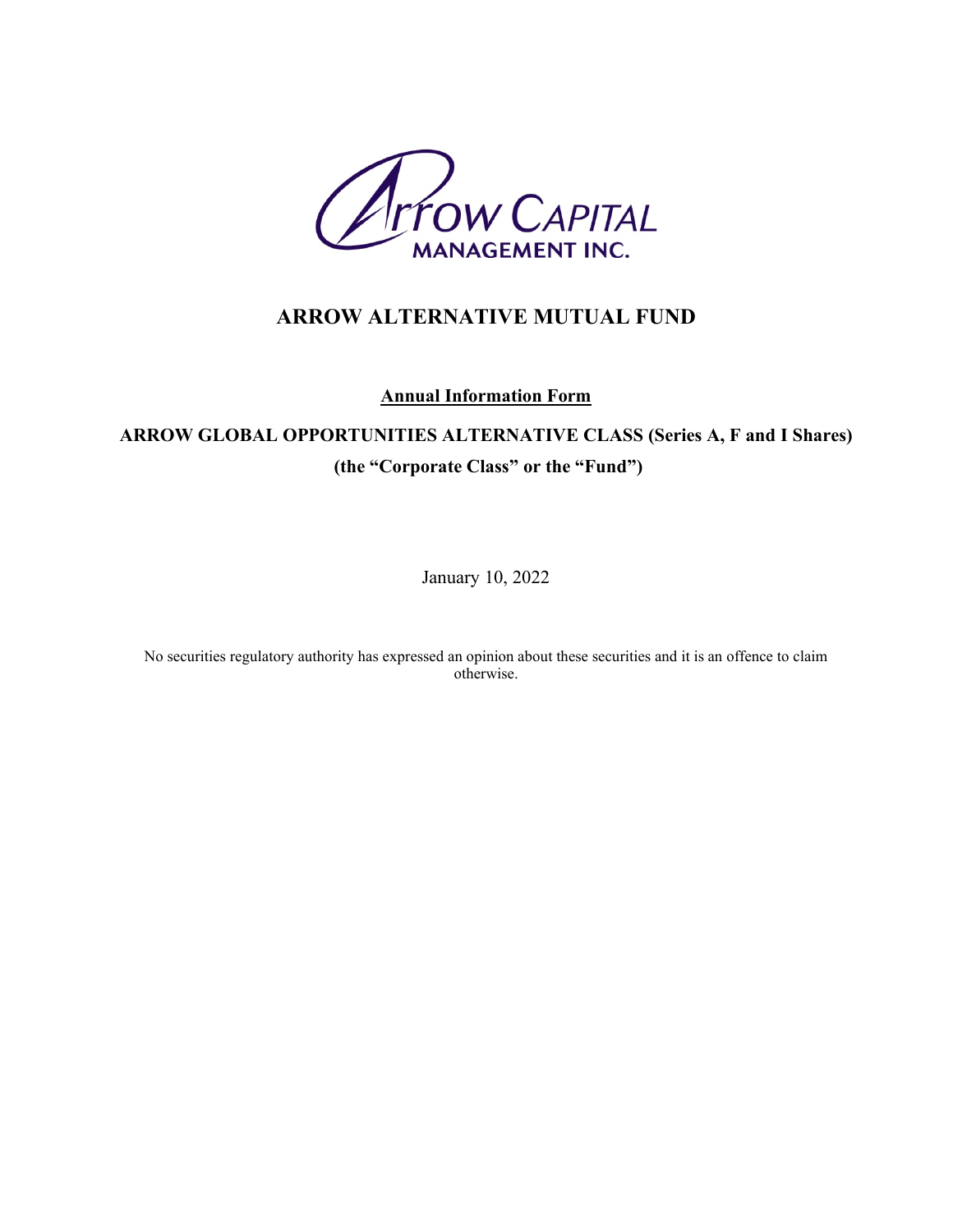# **TABLE OF CONTENTS**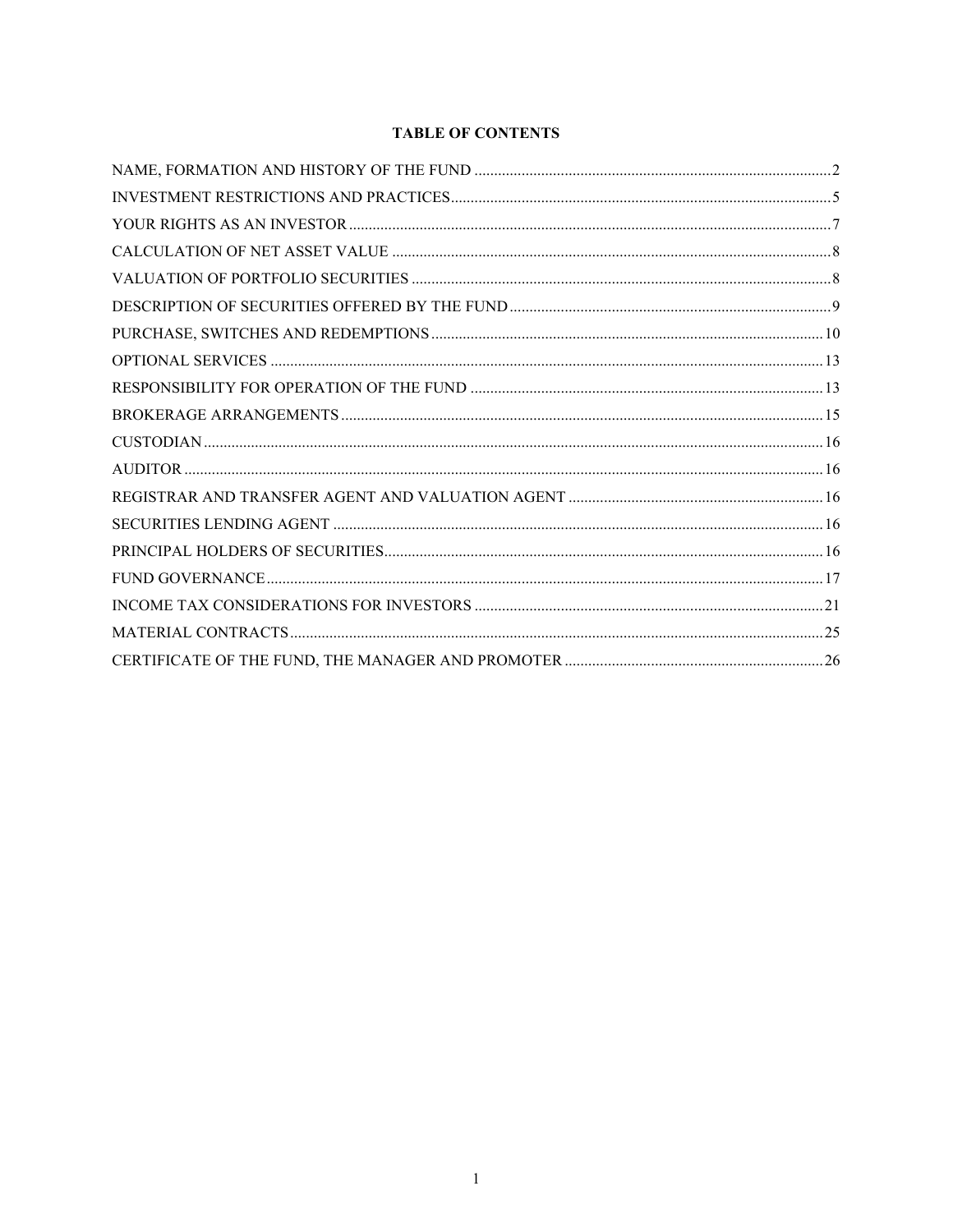#### **NAME, FORMATION AND HISTORY OF THE FUND**

#### <span id="page-2-0"></span>**The Fund**

The manager of the Fund is Arrow Capital Management Inc., and is referred to in this document as "**Arrow**", "**us**", "**our**" or "**we**".

The Fund and some of our other funds have been established as classes of shares of Exemplar Portfolios Ltd. (the "**Company**"), a mutual fund corporation established under the laws of the Province of Ontario. A "**Corporate Class**" refers to the assets and liabilities attributable to the classes of shares of the Company that have the same investment objectives and strategies. The authorized capital of the Company consists of 1,000 separate classes of non-voting redeemable mutual fund shares (the "**Shares**"), issuable in series, in addition to a class of voting common shares held in trust by certain employees of Arrow for the non-voting shareholders. Each Corporate Class maintains its own separate group of assets within the Company.

A "**Security**" means a Share of a Corporate Class. For ease of reference, we refer to the Corporate Class as the "**Fund**".

The year-end of the Fund for financial reporting purposes is December 31.

This annual information form contains details about the Fund. It is intended to be read along with the simplified prospectus of the Fund you're investing in. If you have questions after reading these documents, please contact your representative or us. The Fund is managed by:

Arrow Capital Management Inc. 36 Toronto Street, Suite 750 Toronto, Ontario M5C 2C5

The address of the Fund is the same as Arrow Capital Management Inc.

*Corporate Classes*

| <b>Fund Name</b>                   | <b>Name Changes</b> | Date of original articles of incorporation<br>or date of articles of amendment creating<br>the share class                                                                                                     | Amendments made to<br>these documents                                                                                                                                                                                                                                                                                                                         |
|------------------------------------|---------------------|----------------------------------------------------------------------------------------------------------------------------------------------------------------------------------------------------------------|---------------------------------------------------------------------------------------------------------------------------------------------------------------------------------------------------------------------------------------------------------------------------------------------------------------------------------------------------------------|
| <b>Exemplar Portfolios</b><br>Ltd. |                     | Exemplar Portfolios Ltd. was incorporated on<br>March 18, 2008. Each of its share classes was<br>created either in the original articles or by<br>articles of amendment, the date of which is<br>listed below. | <b>April 23, 2008</b> – to<br>change the number of<br>directors from a<br>minimum of one and a<br>maximum of eleven to a<br>minimum of three and a<br>maximum of eleven<br>April 28, $2011 -$ to<br>create new classes of<br>shares<br>September 18, 2012 -<br>to cancel a class of<br>shares and to authorize<br>the issuance of future<br>classes of shares |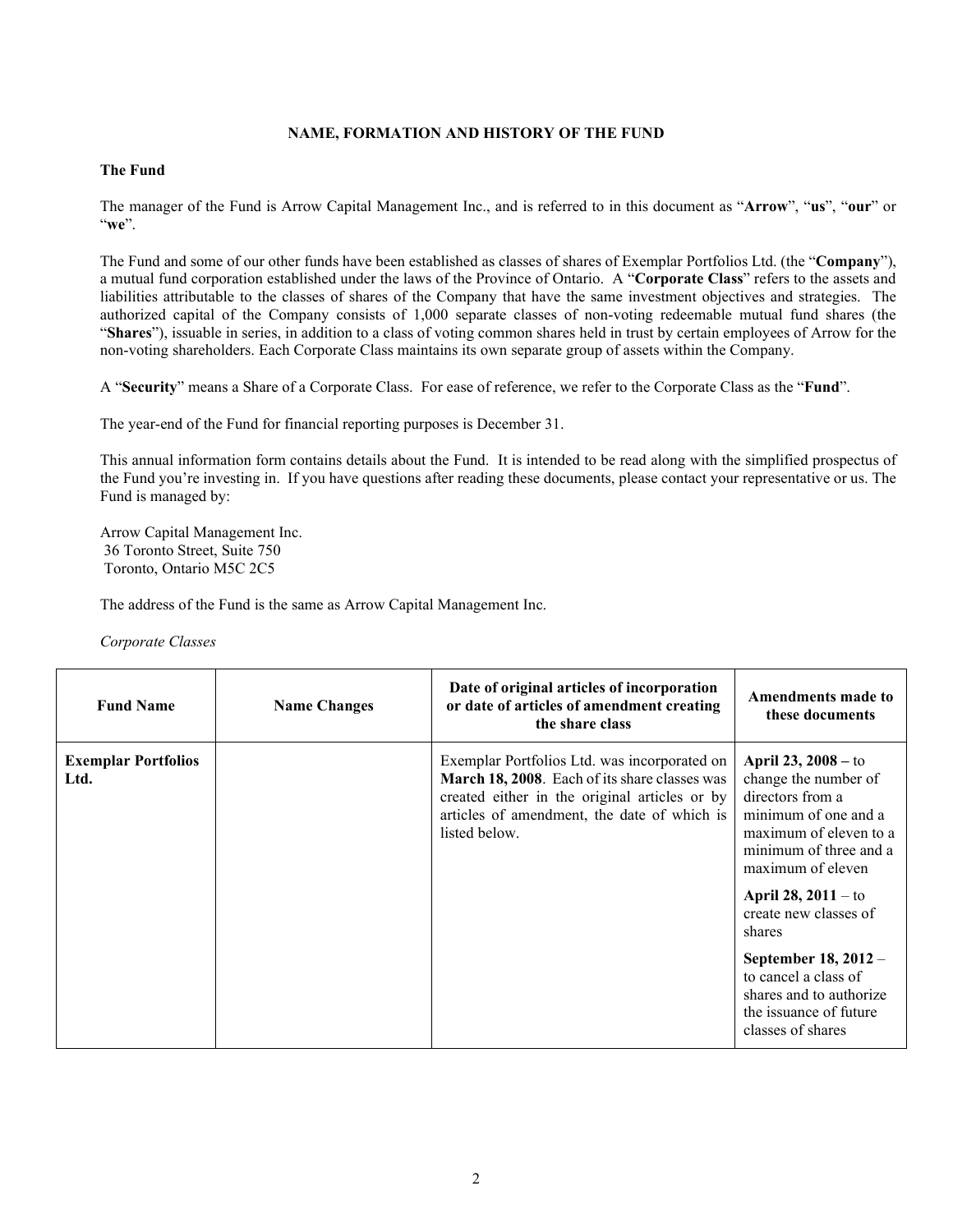| <b>Fund Name</b>                                                         | <b>Name Changes</b>                                                                                                                  | Date of original articles of incorporation<br>or date of articles of amendment creating<br>the share class                                                                                                                               | <b>Amendments made to</b><br>these documents |
|--------------------------------------------------------------------------|--------------------------------------------------------------------------------------------------------------------------------------|------------------------------------------------------------------------------------------------------------------------------------------------------------------------------------------------------------------------------------------|----------------------------------------------|
| <b>Arrow Canadian</b><br>Advantage<br><b>Alternative Class</b>           | May 15, 2019 – Exemplar<br>Canadian Focus Portfolio<br>changed its name to Arrow<br>Canadian Advantage<br><b>Alternative Class</b>   | <b>March 18, 2008</b> – Series A and F Shares<br>March 18, 2008 - Series I Shares - not<br>available for distribution<br>November 12, $2009$ – Series R Shares – not<br>available for distribution<br>January 10, 2012 – Series L Shares |                                              |
| <b>Arrow Global</b><br>Advantage<br><b>Alternative Class</b>             |                                                                                                                                      | <b>December 31, 2018</b> – Series A, F and ETF<br><b>Shares</b><br>February 12, 2019 – Series U and G Shares                                                                                                                             |                                              |
| <b>WaveFront Global</b><br><b>Diversified</b><br><b>Investment Class</b> | June 18, 2019 – Exemplar<br>Diversified Portfolio changed<br>its name to WaveFront Global<br>Diversified Investment Class            | May $1, 2009$ – Series A and F Shares<br>January 31, 2012 – Series L Shares<br>September 14, 2012 - Series I Shares<br>November 10, 2015 – Series R Shares                                                                               |                                              |
| <b>Arrow Global</b><br>Opportunities<br><b>Alternative Class</b>         | September 30, $2021 -$ Arrow<br>Global Opportunities Class<br>changed its name to Arrow<br>Global Opportunities<br>Alternative Class | June 30, $2020$ – Series A, F and I Shares                                                                                                                                                                                               |                                              |
| <b>Exemplar Global</b><br><b>Growth and Income</b><br><b>Class</b>       |                                                                                                                                      | December 31, 2021 – Series A, AN, F, FN and<br>I Shares                                                                                                                                                                                  |                                              |

# **History of the Manager**

As described below, Arrow Capital Management Inc. ("**Arrow**", "**us**", "**our**", "**we**" or the "**Manager**") is the manager of the Fund:

| <b>Effective Date</b> | Event                                                                                                            |
|-----------------------|------------------------------------------------------------------------------------------------------------------|
| February 23, 2010     | BluMont Capital Corporation ("BluMont") acquired all of the shares of<br>Northern Rivers Capital Management Inc. |
| April 1, 2010         | Northern Rivers Capital Management Inc. and BluMont were amalgamated.                                            |
| December 2, 2013      | Arrow acquired all the outstanding shares of BluMont, resulting in a change of<br>control of BluMont.            |
| April 1, 2014         | BluMont and Arrow were amalgamated and Arrow Capital Management Inc.<br>became the manager of the Fund.          |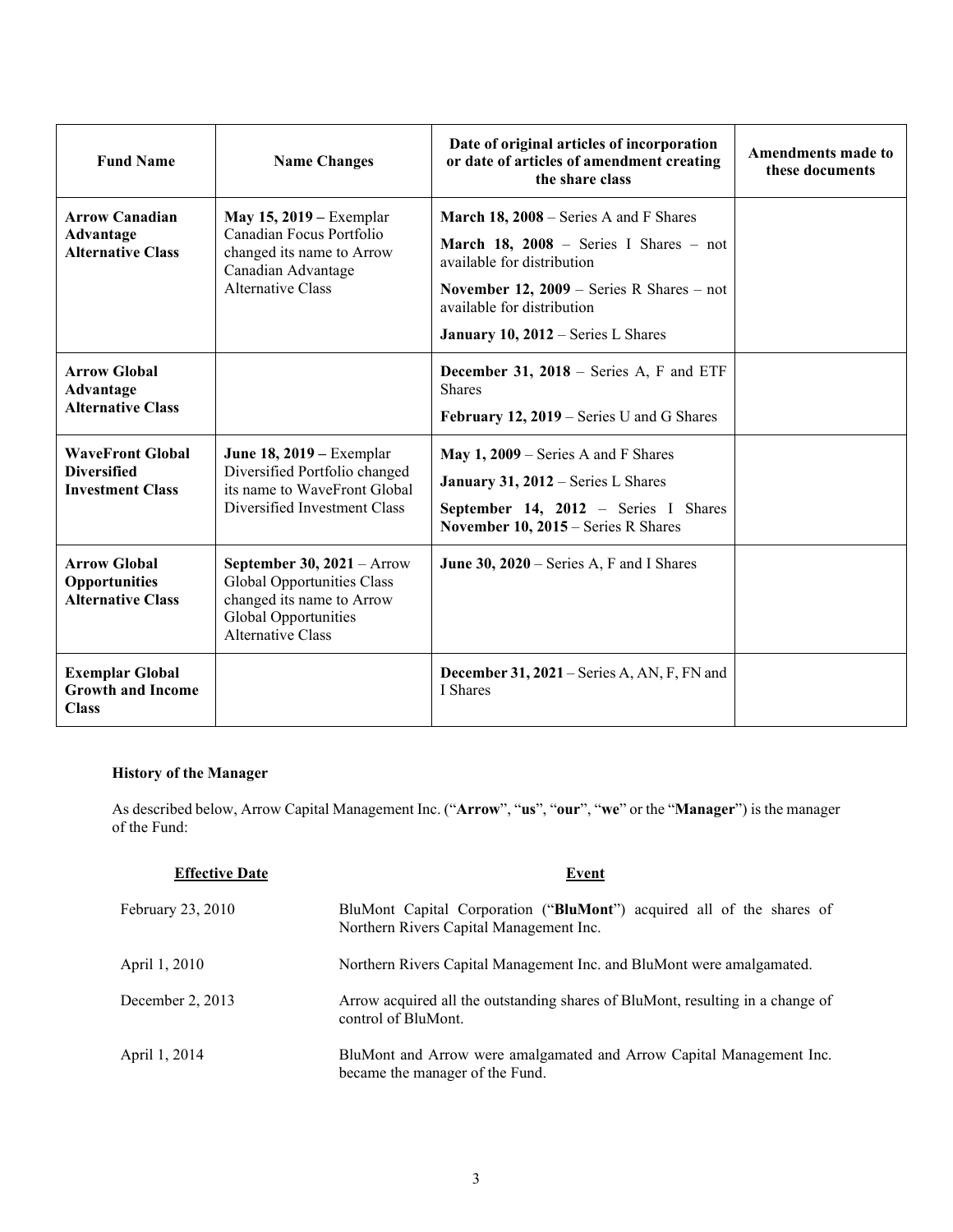#### **INVESTMENT RESTRICTIONS AND PRACTICES**

#### <span id="page-4-0"></span>**Restrictions under NI 81-102**

Subject always to compliance with its fundamental investment objectives, the Fund has adopted and is managed in accordance with the standard investment restrictions and practices set out in securities legislation, including National Instrument 81-102 – *Investment Funds* ("**NI 81-102**") (being the code established by the Canadian Securities Administrators to generally govern investment funds whose securities are offered by prospectus in Canada), which are designed in part to ensure that the Fund's investments are diversified and relatively liquid and to ensure the proper administration of the Fund.

The Fund is considered an "alternative mutual fund", as defined in NI 81-102. This permits the Fund to use strategies generally prohibited by conventional mutual funds, such as the ability to invest more than 10% of its net asset value in securities of a single issuer, the ability to invest in physical commodities or specified derivatives, to borrow cash, to short sell beyond the limits prescribed for conventional mutual funds and to generally employ leverage.

#### *Exemptive Relief*

The Fund has obtained exemptive relief from securities regulators:

- 1) to permit the Fund to short sell securities having an aggregate market value of up to 100% of the Fund's NAV by exempting the Fund from the following provisions of NI 81-102:
	- a) Subparagraph  $2.6.1(1)(c)(v)$ , which restricts the Fund from selling a security short if, at the time, the aggregate market value of all securities sold short by the Fund exceeds 50% of the Fund's NAV; and
	- b) Section 2.6.2, which prohibits the Fund from borrowing cash or selling securities short if, immediately after entering into a cash borrowing or short selling transaction, the aggregate value of cash borrowed combined with the aggregate market value of all securities sold short by the Fund would exceed 50% of the Fund's NAV;

#### (the "**Market-Neutral Strategy Relief**")

- 2) exempting the Fund from the requirement in subsection 6.8.1(1) of NI 81-102, which provides that, except as provided in sections 6.8, 6.8.1 and 6.9 of NI 81-102, all portfolio assets of the Fund must be held under the custodianship of one custodian that satisfies the requirement of section 6.2 of NI 81-102, in order to permit the Fund to deposit portfolio assets with a borrowing agent that is not the Fund's custodian or sub-custodian in connection with a short sale of securities, if the aggregate market value of the portfolio assets held by the borrowing agent after such deposit, excluding the aggregate market value of the proceeds from outstanding short sales of securities held by the borrowing agent, does not exceed 25% of the NAV of the Fund at the time of deposit (the "**Short Sale Collateral Relief**");
- 3) exempting the Fund from subsection 9.3(1) and 10.3(1) of NI 81-102, to permit the Fund to process purchase and redemption orders for its securities, as described in this simplified prospectus and fund facts, on a weekly basis at its NAV per security as at the last valuation date of the week in which the purchase or redemption order for such securities is received (the "**Purchase and Redemption Relief**"); and
- 4) exempting the Fund from the requirement in subsection 6.1(1) of NI 81-102 to permit the Fund to appoint more than one custodian, each of which is qualified to be a custodian under section 6.2 of NI 81-102 and each of which is subject to all of the other requirements in Part 6 of NI 81-102 other than the prohibition against the Fund appointing more than one custodian in subsection 6.1(1) of NI 81-102 (the "**Custodian Relief**").

The custodian of the Fund is disclosed under the heading "*Organization and Management of the Arrow Alternative Mutual Fund - Custodians*" in the simplified prospectus. The Manager may appoint additional custodians in the future for the Fund in accordance with the Custodian Relief provided that the additional custodians are one of the Fund's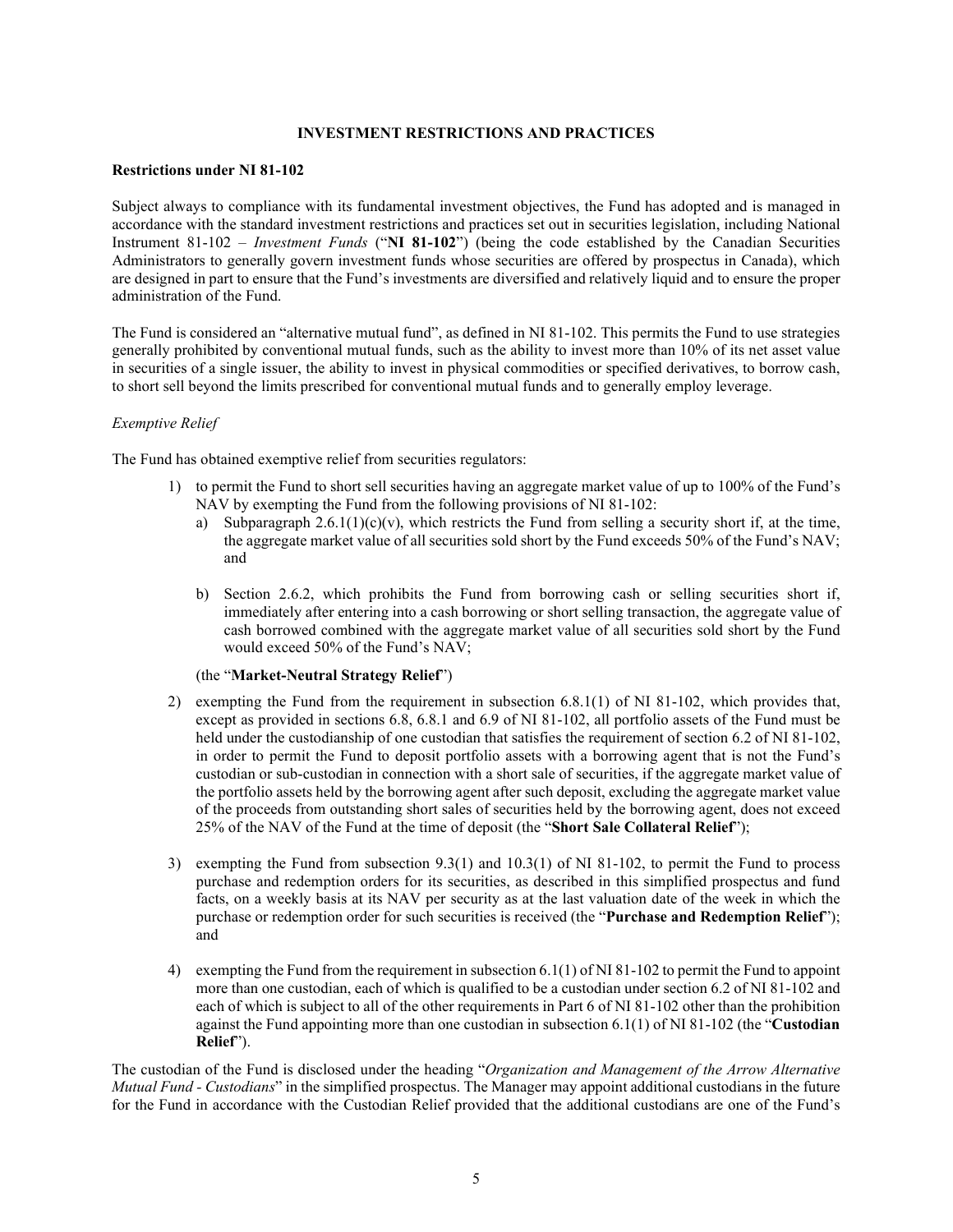prime brokers. The terms of any custodial agreement entered into with an additional custodian will comply with the requirements of NI 81-102 and will be filed as a material contract of the Fund following its execution.

In connection with the Market-Neutral Strategy Relief, the Manager has implemented the policies and procedures described under the heading "*Fund Governance - Policies and Procedures - Short Selling*" in this annual information form.

Upon the appointment of an additional custodian for the Fund, the Manager will implement the operational systems and processes in respect of the applicable Fund pursuant to the Custodian Relief as described under the heading "*Fund Governance – Policies and Procedures - Custodial Arrangements*" in this annual information form.

#### **Investment in Other Mutual Funds**

From time to time the Fund may invest in other investment funds and may purchase securities of, or enter into specified derivative transactions for which the underlying interest is based on the securities of other investment funds. Such investments may be entered into in conjunction with other strategies and investments in a manner considered most appropriate to achieving the Fund's investment objectives and enhancing returns as permitted by securities regulations. Those other investment funds may or may not be managed by the Manager or an affiliate or associate of the Manager. No percentage of net assets is dedicated to such investments. Accordingly, all the assets of the Fund may be invested in other investment funds in accordance with securities legislation, including NI 81-102.

#### **Investing in U.S. Listed ETFs**

Given the incorporation of the alternative mutual funds into NI 81-102, this ETF relief is only relevant for U.S. listed exchange traded funds.

The Fund has obtained permission from the regulators to invest up to 10% of its net assets (taken at market value at the time of the investment) in exchange traded funds listed on a Canadian or United States stock exchange that seek to replicate the daily performance of either: (a) a widely-quoted market index (i) in an inverse multiple of 100% (an "**Inverse ETF**"), or (ii) by a multiple of up to 200% or an inverse multiple of up to 200% (in either case, a "**Leveraged ETF**"); or (b) gold or silver on an unlevered basis (a "**Commodity ETF**" and, together with Inverse ETFs and Leveraged ETFs, "**Permitted ETFs**"). In each case: (a) the investment will be made by the Fund in accordance with its investment objective; (b) the aggregate investment by the Fund in Permitted ETFs will not exceed 10% of the Fund's net asset value, taken at market value at the time of purchase; and (c) the Fund will not purchase securities of Inverse ETFs or Leveraged ETFs or short sell securities of any issuer if, immediately after such purchase or short sale, the Fund's aggregate market value exposure represented by all such securities purchased and/or sold short would exceed 100% of the net assets of the Fund, taken at market value at the time of the transaction

#### **Changes To Fundamental Investment Objectives**

A change in the Fund's investment objectives may only be made after first obtaining the consent of a majority of votes cast by the Fund's investors and proxyholders present at a meeting called to consider the change. However, in order to reduce the Fund's costs, you will not receive notice of routine administrative or compliance changes that would not have an adverse monetary impact on your investment. Please see "Fundamental Changes" for details of the matters which may not be effected without securityholder approval.

# **Registered Tax Plans**

Securities of the Fund are qualified investments for registered plans.

For these purposes, a registered plan means a trust governed by such plans as:

- Locked-in Retirement Accounts (LIRAs);
- Registered Retirement Savings Plans (RRSPs);
- Locked-in Registered Retirement Savings Plans (LRSPs);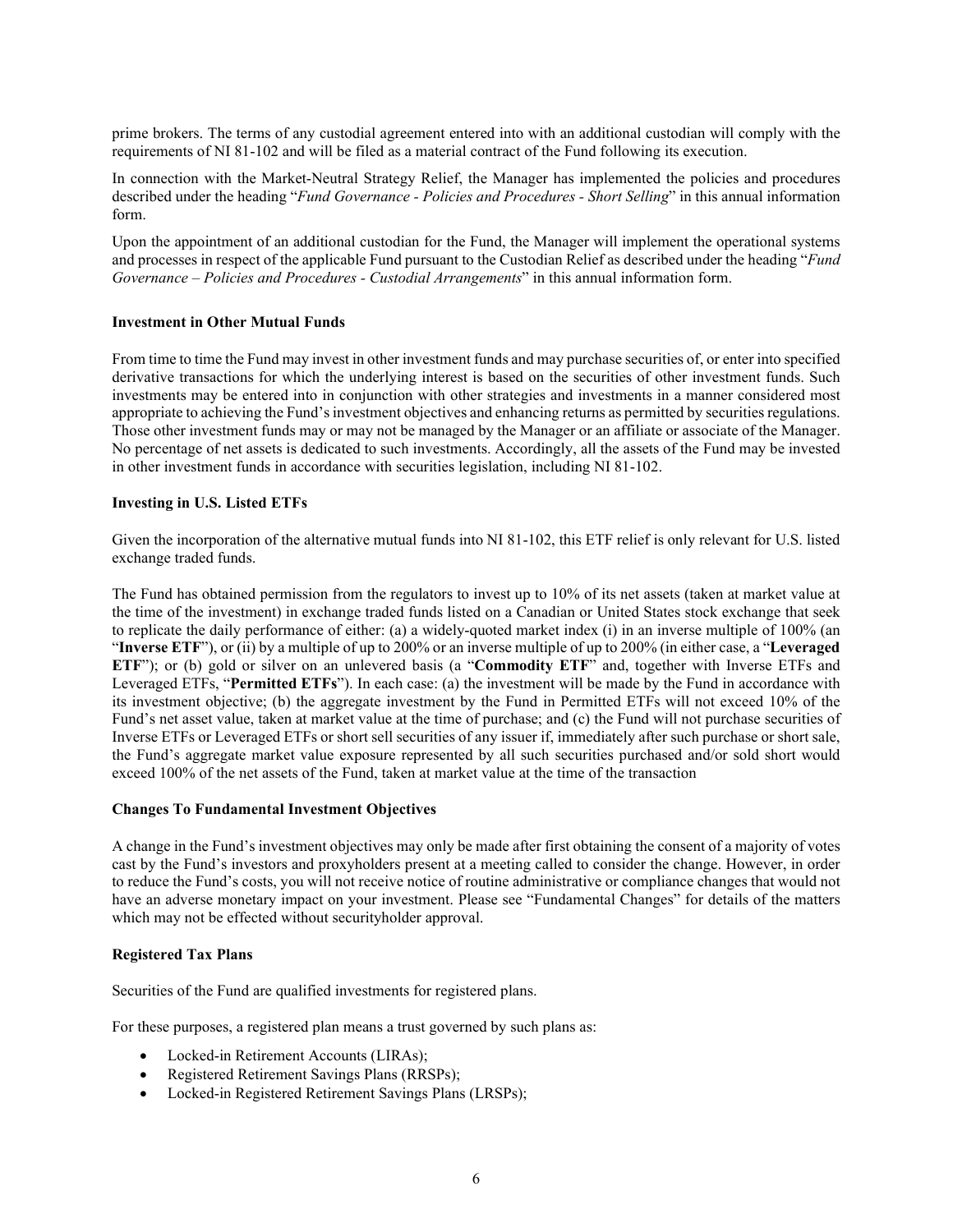- Registered Retirement Income Funds (RRIFs);
- Locked-in Retirement Income Funds (LRIFs);
- Life Income Funds (LIFs);
- Deferred Profit Sharing Plans (DPSPs);
- Registered Education Savings Plans (RESPs);
- Prescribed Retirement Income Funds (PRIFs);
- Tax-Free Savings Accounts (TFSAs);
- Registered Disability Savings Plans (RDSPs); or
- Québec Education Savings Incentive (QESI) (each a "**Registered Plan**").

Note that not all Registered Plans are available in all provinces or territories. The Fund may be eligible for other Registered Plans offered through your representative's firm.

# **YOUR RIGHTS AS AN INVESTOR**

<span id="page-6-0"></span>As an investor in the Fund, you have the right to share in any dividends that are declared and any capital that is returned through a return of capital on the series of securities of the Fund. You can sell your securities and switch from the Fund to another fund at any time. If the Fund stops operating, you have the right to share in the Fund's net assets after it has paid any outstanding debts. You can pledge your securities as security, but you may not transfer or assign them to another party. Pledging securities held in a registered plan may result in adverse tax consequences.

You are entitled to receive notice of shareholder meetings, where you will have one vote for each whole share you own. You have the right to vote on the following matters:

- a change in the method of calculating, or the introduction of, a fee or expense charged to the Fund if the change could increase the charges to the Fund or its securityholders except where:
	- (i) the Fund contracts at arm's length and with parties other than the Manager or an associate or affiliate of the Manager, and
	- (ii) the securityholders have received at least 60 days' notice before the effective date of the change;
- appointment of a new manager, unless the new manager is an affiliate of the current manager;
- a change in the Fund's fundamental investment objective;
- any decrease in the frequency of calculating the net asset value per security of the Fund;
- in certain circumstances, a merger with, or transfer of assets to, another issuer if:
	- o the Fund will be discontinued; and
	- o investors in the discontinued Fund will become investors in the other issuer;
- a merger with, or acquisition of assets from, another issuer if:
	- o the Fund will continue;
	- o investors in the other issuer will become investors in the Fund; and
	- o the transaction would be a significant change to the Fund; and
- a restructuring of the Fund into a non-redeemable investment fund or into an issuer that is not an investment fund.

The rights, privileges, conditions and restrictions of the Fund may only be changed by a vote of shareholders. If you own securities of any series of the Fund, you will be entitled to vote at any meeting of securityholders of that series, for example, to change the management fee payable by that series. You will also be entitled to vote at any meeting called that affects the Fund as a whole, for example, to change the investment objective of the Fund. A change to the investment objective of the Fund would require a majority of votes cast at a meeting of securityholders.

If the Fund invests in an underlying fund we will not vote any of the securities it holds of the underlying fund. However, we may arrange for you to vote your share of those securities.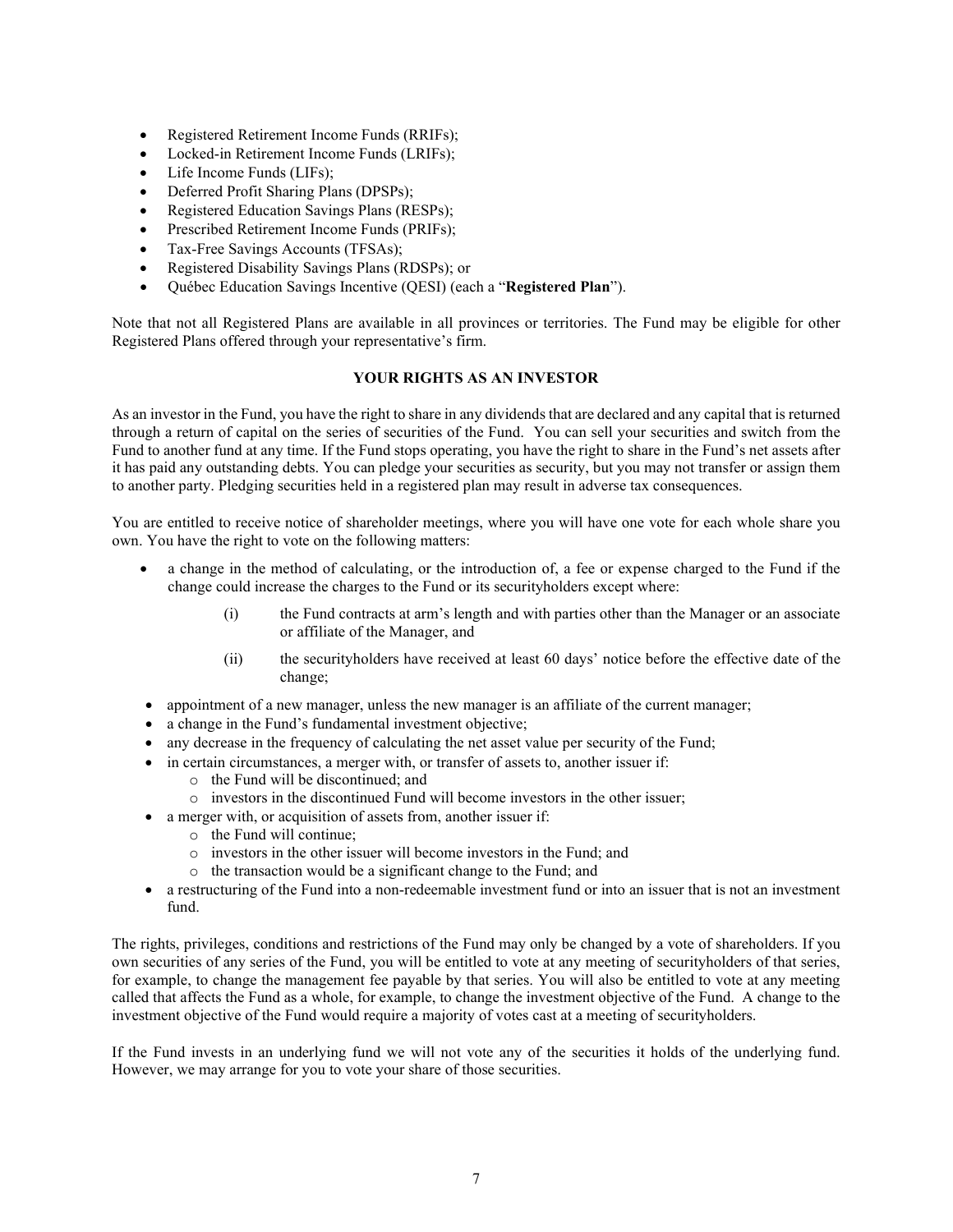#### <span id="page-7-0"></span>**CALCULATION OF NET ASSET VALUE**

Whether you are buying, selling or switching the Fund, we base the transaction on the value of the Fund security. The price of a security is called the "*net asset value*" or "*NAV*" per security, or the "*security value*". We calculate a separate NAV per security for each series of the Fund by taking the value of the assets of the series of the Fund, subtracting any liabilities of the series of the Fund and dividing the balance by the number of securities held by investors in that series of the Fund.

We calculate NAV at 4:00 p.m. Eastern time on each "*valuation day*". A valuation day is any day that the Toronto Stock Exchange is open for trading. The Fund's security value will fluctuate with the value of its investments. When you buy, sell, transfer or switch securities of the Fund, the price is the next NAV we calculate after receiving your order. When you place your order through a representative, the representative sends it to us. If we receive your properly completed order before 4:00 p.m. Eastern time on a valuation day, we will process it using that day's NAV per security. If we receive your order after that time, we will use the NAV per security on the next valuation day. The valuation day used to process your order is called the "*trade date*".

The NAV and the NAV per security are available at www.arrow-capital.com and upon request by any securityholder, at no cost, by calling 1-877-327-6048.

#### **VALUATION OF PORTFOLIO SECURITIES**

<span id="page-7-1"></span>In calculating the NAV, the Fund values the various assets as described below. We may deviate from these valuation practices in circumstances where this would be appropriate, for example, if trading in a security is halted because of significant negative news about the company.

| <b>Type of Asset</b>                                                                                                     | <b>Method of Valuation</b>                                                                                                                                                                                                                                                                                                                                                                                                                                                                                                                                                                |
|--------------------------------------------------------------------------------------------------------------------------|-------------------------------------------------------------------------------------------------------------------------------------------------------------------------------------------------------------------------------------------------------------------------------------------------------------------------------------------------------------------------------------------------------------------------------------------------------------------------------------------------------------------------------------------------------------------------------------------|
| Liquid assets, including<br>cash on hand or on deposit,<br>accounts receivable and<br>prepaid expenses                   | Valued at full face value unless we determine the asset is not worth full face value,<br>in which case we will determine a fair value.                                                                                                                                                                                                                                                                                                                                                                                                                                                    |
| Money market instruments                                                                                                 | The purchase cost amortized to the instrument's due date.                                                                                                                                                                                                                                                                                                                                                                                                                                                                                                                                 |
| Bonds, term notes, shares,<br>subscription rights and<br>other securities listed or<br>traded on a stock exchange        | The latest available sale price reported by any means in common use. If a price is not<br>available, we determine a price at the average of the closing bid and ask price or the<br>latest available sale price. If the securities are listed or traded on more than one<br>exchange, the Fund calculates the value in a manner that we believe accurately<br>reflects fair value. If we believe stock exchange quotations do not accurately reflect<br>the price the Fund would receive from selling a security, we can value the security at<br>a price we believe reflects fair value. |
| Bonds, term notes, shares,<br>subscription rights and<br>other securities not listed<br>or traded on a stock<br>exchange | The price quotation or valuation that we believe best reflects fair value.                                                                                                                                                                                                                                                                                                                                                                                                                                                                                                                |
| Restricted securities as<br>defined in NI 81-102                                                                         | The market value of securities of the same class which are not restricted, multiplied<br>by the percentage that the Fund's acquisition cost was of the market value of such<br>securities at the time of acquisition, provided that a gradual taking into account of<br>the actual value of the securities may be made where the date on which the                                                                                                                                                                                                                                        |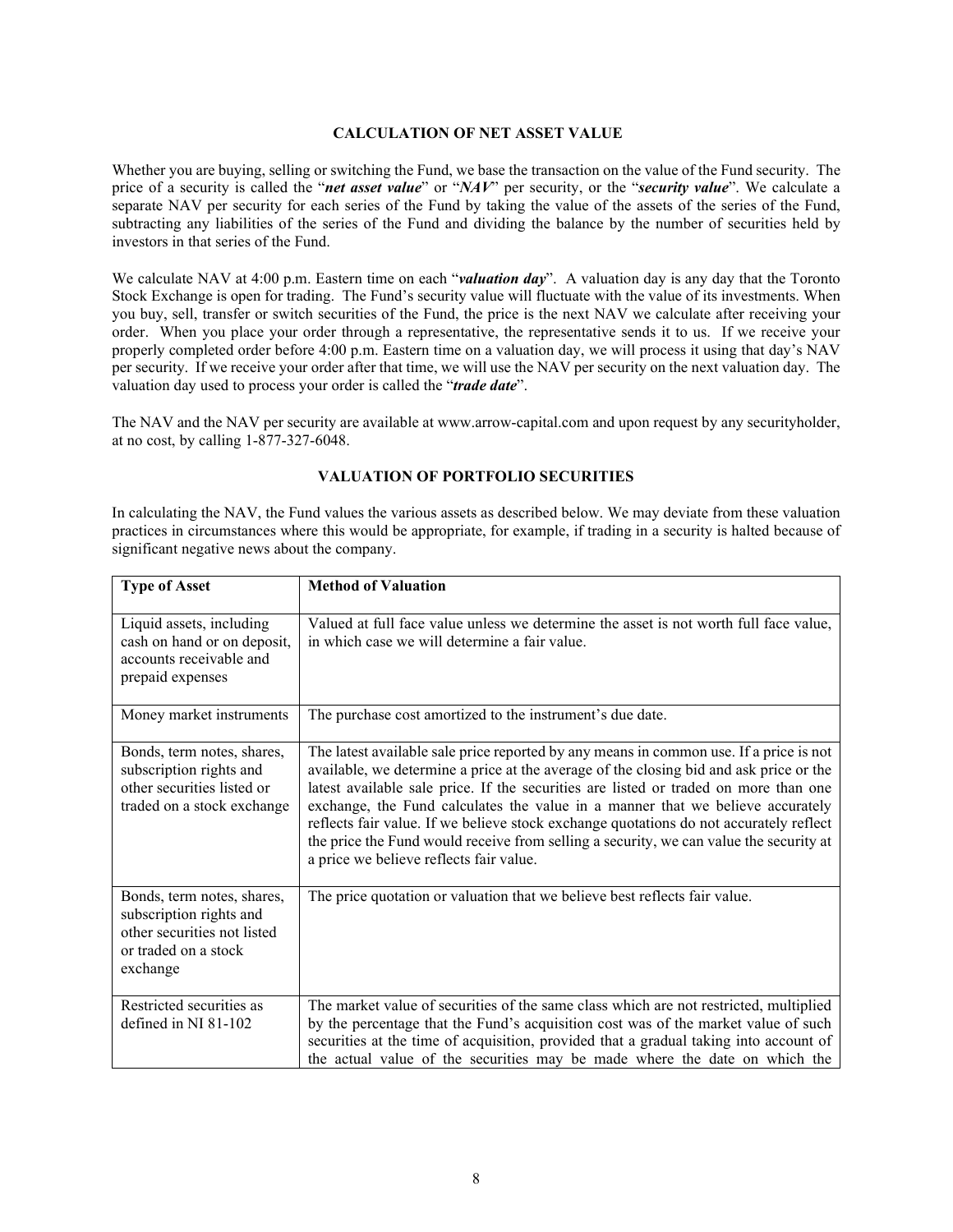|                                                                                                                                                                                                                     | restrictions will be lifted is known or such lower value as may be available from<br>reported quotations in common use.                                                                                                                                                                                                                                      |
|---------------------------------------------------------------------------------------------------------------------------------------------------------------------------------------------------------------------|--------------------------------------------------------------------------------------------------------------------------------------------------------------------------------------------------------------------------------------------------------------------------------------------------------------------------------------------------------------|
| Long positions in clearing<br>corporation options,<br>options on futures, over-<br>the-counter options, debt-<br>like securities and listed<br>warrants                                                             | The current market value.                                                                                                                                                                                                                                                                                                                                    |
| Premiums received from<br>written clearing<br>corporation options,<br>options on futures or over-<br>the-counter options                                                                                            | Treated as deferred credits and valued at an amount equal to the market value that<br>would trigger closing the position. The deferred credit is deducted when calculating<br>the net asset value of the Fund. Any securities that are the subject of a written clearing<br>corporation option or over-the-counter option will be valued as described above. |
| Futures contracts, forward<br>contracts and swaps                                                                                                                                                                   | Valued according to the gain or loss the Fund would realize if the position were<br>closed out on the day of the valuation. If daily limits are in effect, the value will be<br>based on the current market value of the underlying interest.                                                                                                                |
| Assets valued in foreign<br>currency, deposits,<br>contractual obligations<br>payable to the Fund in<br>foreign currency and<br>liabilities and contractual<br>obligations the fund must<br>pay in foreign currency | Valued using the exchange rate from a publicly disseminated quotation service.                                                                                                                                                                                                                                                                               |
| Precious metals                                                                                                                                                                                                     | Precious metals (certificates or bullion) and other commodities are valued at their<br>fair market value, generally based on prevailing market prices as reported on<br>exchanges or other markets.                                                                                                                                                          |
| Securities of other mutual<br>funds                                                                                                                                                                                 | The value of the securities will be the net asset value per security on that day or, if<br>the day is not a valuation day of the mutual fund, the net asset value per security on<br>the most recent valuation day for the mutual fund.                                                                                                                      |

National Instrument 81-106 *Investment Fund Continuous Disclosure* ("**NI 81-106**") requires the Fund to calculate its net asset value by determining the fair value of its assets and liabilities. CIBC Mellon Global Securities Services Company has been appointed to perform valuation services for us. Any valuation services will be done using the methods of valuation described above.

# **DESCRIPTION OF SECURITIES OFFERED BY THE FUND**

<span id="page-8-0"></span>The Fund is sold in shares, each representing an equal interest in the related series of the Fund. You will find a list of all of the series of securities the Fund offers on the front cover of this annual information form. In this document, all series of securities are collectively referred to as the "Mutual Fund Series" securities.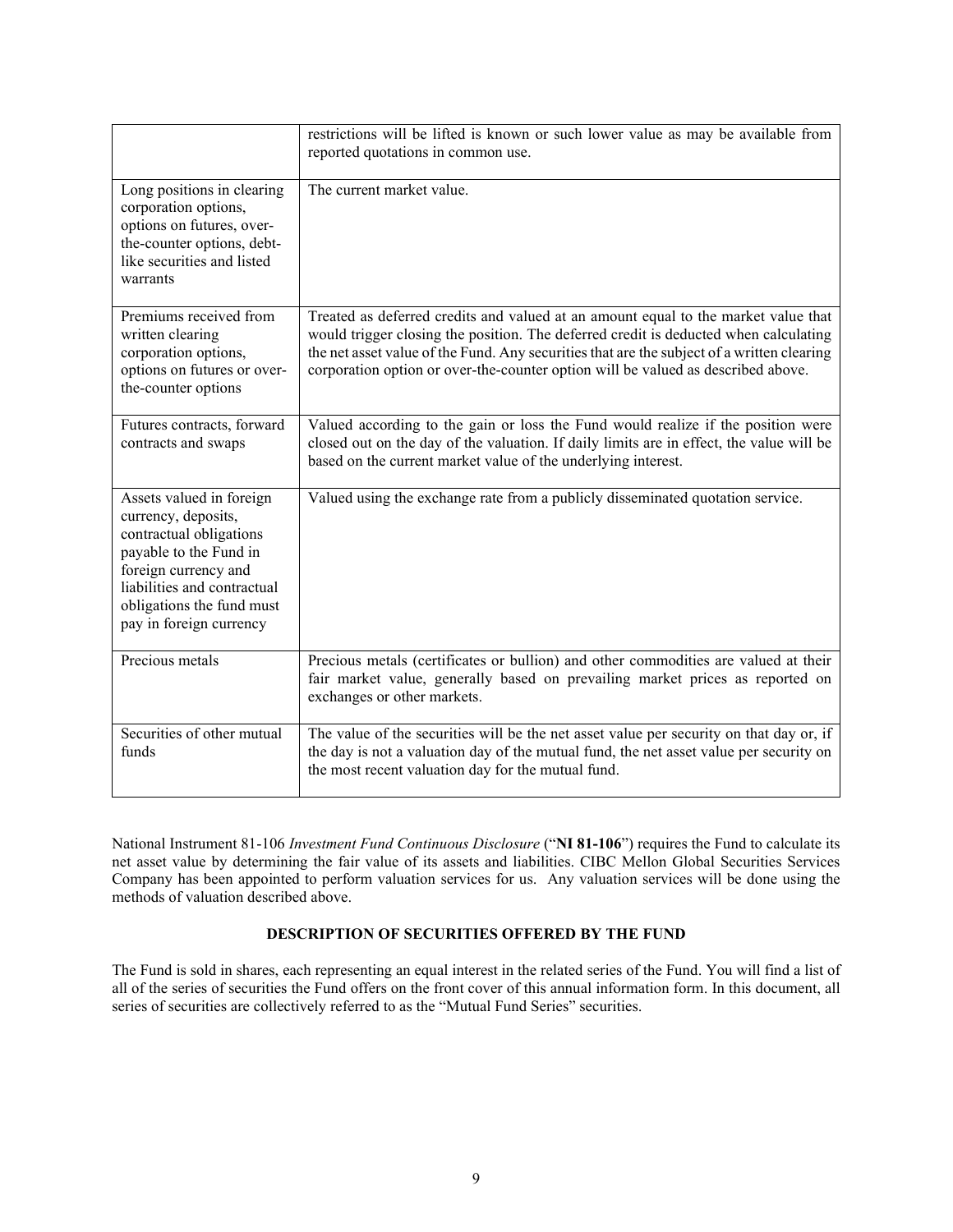#### **PURCHASE, SWITCHES AND REDEMPTIONS**

<span id="page-9-0"></span>You may purchase or switch Mutual Fund Series securities from the Fund to other funds managed by Arrow or redeem your Mutual Fund Series securities in the Fund through registered dealers in each of the provinces and territories of Canada. You can contact Arrow for the names of registered dealers in your province or territory of residence.

#### **Purchases**

#### *Mutual Fund Series Securities*

The Fund has multiple series available for investors. Different purchase options require investors to pay different fees and expenses and, if applicable, the choice of purchase options affects the amount of compensation paid by Arrow to your dealer.

You can invest in the Fund by completing a purchase application, which you can get from your representative. Your initial investment in the Fund must be at least \$1,000. Any subsequent purchase must be at least \$100.

| <b>Series</b>              | <b>Feature</b>                                                                                                                                                                                                                                                                                                                                                                                                                                                                                                                                                                                                                                                                                                                                                                                                                                        |  |
|----------------------------|-------------------------------------------------------------------------------------------------------------------------------------------------------------------------------------------------------------------------------------------------------------------------------------------------------------------------------------------------------------------------------------------------------------------------------------------------------------------------------------------------------------------------------------------------------------------------------------------------------------------------------------------------------------------------------------------------------------------------------------------------------------------------------------------------------------------------------------------------------|--|
| Series A Securities        | This series of Securities is available to all investors. You<br>may purchase this series of Securities by way of the<br>front-end sales charge (the "Front-End Securities").<br>You may be required to pay your dealer a sales charge<br>when you buy these securities. This sales charge is<br>negotiable between you and your dealer.<br>Series A Securities are a Non-Fixed Rate Distribution<br>Series as defined below.                                                                                                                                                                                                                                                                                                                                                                                                                          |  |
| <b>Series F Securities</b> | This series of Securities is generally only available to<br>investors who are enrolled in a dealer sponsored fee-for-<br>service or "wrap" program and who are subject to an<br>annual advisory or asset-based fee rather than<br>commissions for each<br>transaction<br>("Fee-Based<br>Securities"). Fee-Based Securities are not subject to<br>sales charges. In certain circumstances, investors who<br>purchase Fee-Based Securities must enter into an<br>agreement with their dealer which identifies an annual<br>account fee (a "Fee-Based Account Fee") negotiated<br>with their financial advisor and payable to their dealer.<br>This Fee-Based Account Fee is in addition to the<br>management fee payable by the Funds for Fee-Based<br>Securities.<br>Series F Securities are a Non-Fixed Rate Distribution<br>Series as defined below. |  |
| <b>Series I Securities</b> | Series I Securities are typically for institutional<br>investors such as pension plans, endowment funds and<br>corporations, high net worth individuals and group<br>RRSPs that maintain a minimum investment in the Fund<br>as negotiated with Arrow. You may be required to pay<br>your dealer a sales charge when you buy these securities.                                                                                                                                                                                                                                                                                                                                                                                                                                                                                                        |  |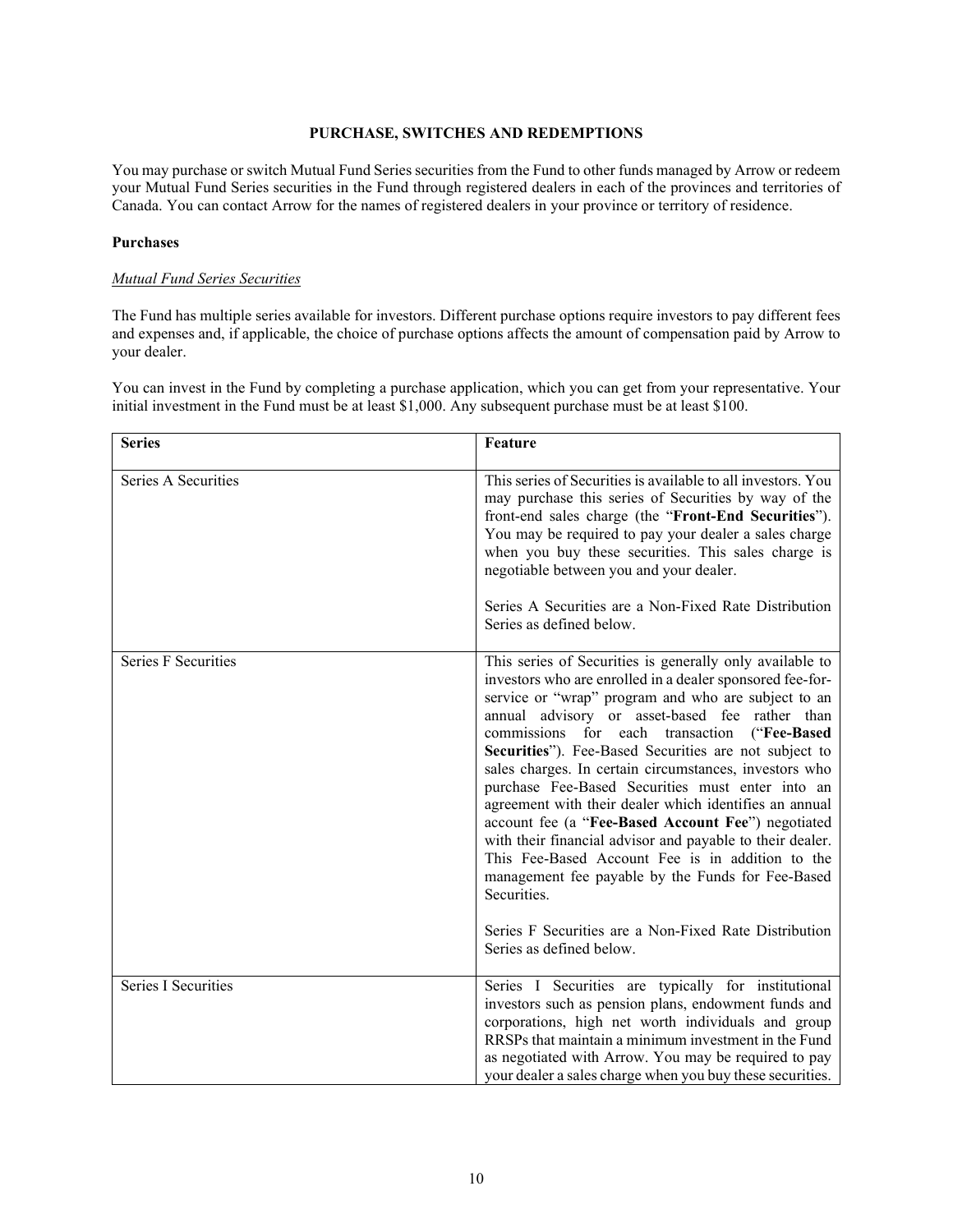| This sales charge is negotiable between you and your<br>dealer.               |
|-------------------------------------------------------------------------------|
| Series I Securities are a Non-Fixed Rate Dividend Series<br>as defined below. |

"**Non-Fixed Rate Distribution Series**" are designed for investors who do not wish to receive regular paymentsfrom the Fund. Each December, the Fund will make an annual dividend of its taxable income, if any, to holders of the Non-Fixed Rate Distribution Series.

#### **You should not confuse the dividend rate with the Fund's rate of return or its yield of its portfolio.**

# **All dividends will be reinvested, without charge, in additional securities of that series, unless you elect in advance to receive them in cash.**

Payment for securities of the Fund must be received within two business days of your order or we will redeem your securities on the next business day. If the proceeds are greater than the payment you owe, the Fund is required by securities regulation to keep the difference. If the proceeds are less than the payment you owe, your dealer must pay the difference (and your dealer may seek to collect this amount plus expenses from you).

We may reject your purchase order within one business day of receiving it. Any monies sent with your order will be returned immediately.

#### **Management Fee Rebate Program**

The Manager reserves the right to offer a reduced management fee (which is negotiable with the Manager) to selected purchasers who purchase securities and after giving effect to such purchase would hold securities of the Fund having values that exceed certain thresholds. This is achieved by reducing the management fee charged to the Fund based on the aggregate Security Value of the securities held by such a purchaser and distributing the amount of the reduction (a "**Management Fee Rebate**"), payable in cash or in additional securities of the Fund (subject to the capacity of the Fund's service providers to effect payment in each form) to the purchaser. Management Fee Rebate, where applicable, will be calculated and accrued on each day on which the Fund is valued. The level of reduction in the management fee is negotiable between the investor and the Manager and will be based on a case by case review of the size of the investor's account and the extent of services required by the investor. Reductions will not necessarily be based upon purchases over a specified period of time or on the value of an investor's account at a particular point in time.

#### **Switches**

You can switch your securities between the Fund or to another fund in our group of funds, including securities of any new mutual fund which is created and offered by Arrow after the date of this document (provided that securities of the new mutual fund have been qualified for sale in your province or territory of residence). A switch involves the redemption of the securities of the Fund and a purchase of securities in another permitted fund.

Front-End Securities of the Fund can only be exchanged for other Front-End Securities of the Fund or other permitted fund also offered under the initial sales charge option.

The switch of securities by a securityholder from the Fund to another fund will constitute a disposition of such securities for purposes of the *Income Tax Act* (Canada) (the "**Tax Act**"). As a result, a taxable securityholder will generally realize a capital gain or capital loss on such securities. The capital gain or loss for tax purposes in respect of the securities will generally be the difference between the security price of such securities at that time (less any fees) and the adjusted cost base of those securities.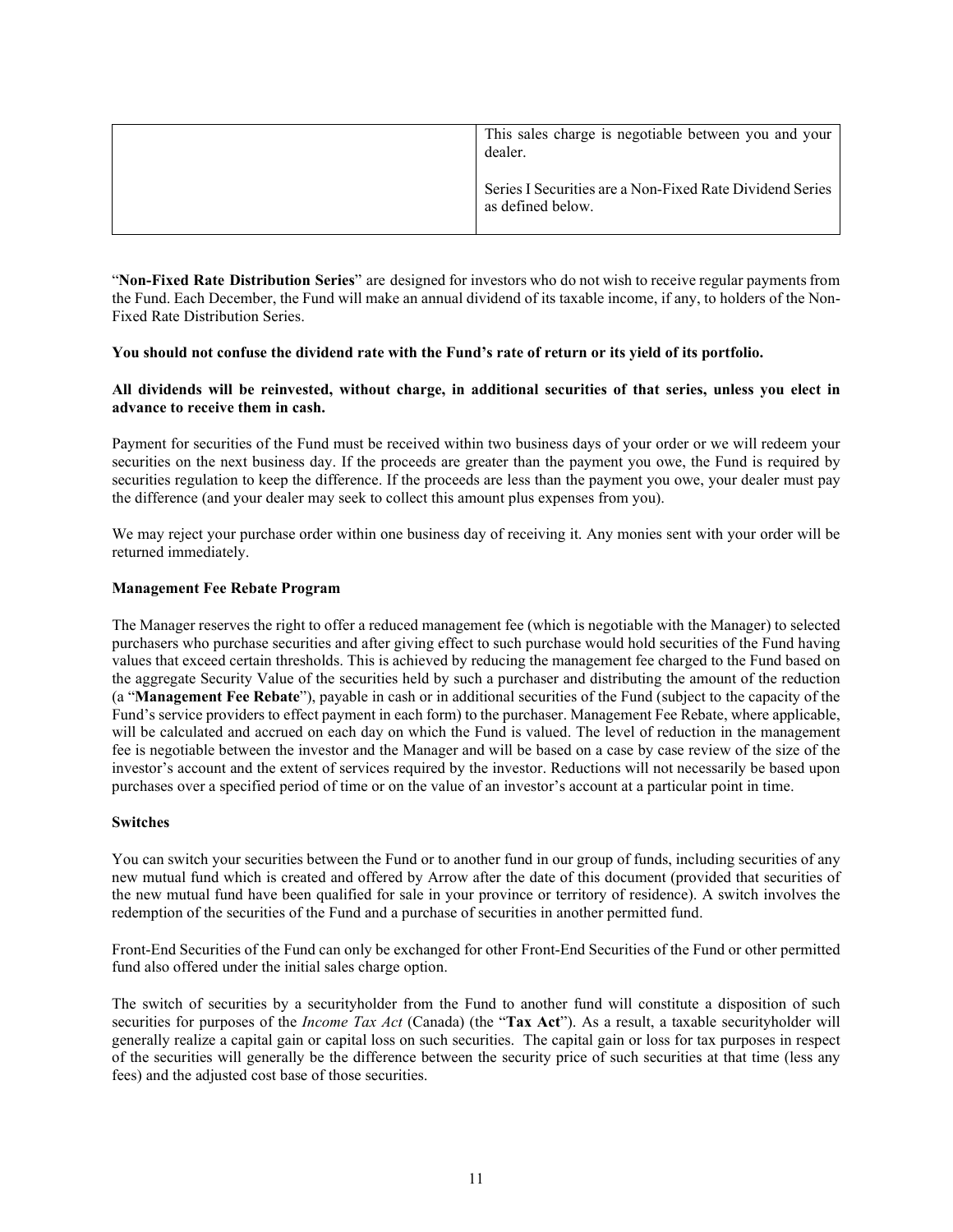You can change or convert your securities of one series to securities of another series of the same Fund by contacting your representative. No fees apply. You can only change securities into a different series if you are eligible to buy such securities. Changing or converting securities from one series to another series of the same fund is generally not a disposition for tax purposes, but you should consult your own tax advisors in this regard.

#### **Redemptions**

#### *Mutual Fund Series Securities*

You may redeem your Mutual Fund Series securities in the Fund at the net asset value of such securities on demand by providing written notice. Your dealer is required to forward your redemption order to our offices on the same day the dealer receives it from you. Your written redemption order must have your signature guaranteed by a bank, trust company or dealer for your protection.

If we do not receive all of the documentation we need from you to complete your redemption order within ten business days, we must repurchase your securities. If the sale proceeds are greater than the repurchase amount, the Fund is required by securities regulation to keep the difference. If the sale proceeds are less than the repurchase amount, your dealer will be required to pay the Fund the difference (and your dealer may seek to collect this amount plus expenses from you).

No redemption charges apply to Front-End and Series I Securities, unless the securities are subject to the short-term trading redemption charge described below.

#### **Minimum Balance**

If the value of your securities in the Fund is less than \$1,000, we may sell your securities and send you the proceeds. We will give your representative 30 days' notice first.

If we become aware that you no longer qualify to hold Fee-Based Securities, we may change your securities to Front-End Securities after we give your representative 30 days' notice.

The minimum balance amounts described above are determined from time to time by us in our sole discretion. They may also be waived by us and are subject to change without notice.

#### **Short-Term Trading**

Arrow has adopted policies and procedures to detect and deter short-term trading. Short-term trades are defined as a combination of a purchase and redemption within a short period of time that Arrow believes is detrimental to other investors in the Fund.

The interests of securityholders and the Fund's ability to manage its investments may be adversely affected by shortterm trading because, among other things, these types of trading activities can dilute the value of securities, can interfere with the efficient management of the Fund and can result in increased administrative costs to the Fund. While Arrow will actively take steps to monitor, detect and deter short-term trading, it cannot ensure that such trading activity will be completely eliminated.

If a securityholder switches or redeems securities within 90 days of purchase (including securities received on the automatic reinvestment of dividends within such 90-day period), the Fund may charge a short-term trading fee of up to 2% of the net asset value of the securities switched or redeemed.

Arrow may take such additional action as it considers appropriate to prevent further similar activity by an investor who utilizes short-term trades. These actions may include the delivery of a warning to the investor, placing the investor on a watch list to monitor his/her trading activity and the subsequent refusal of further purchases by the investor if the investor continues to attempt such trading activity and closure of the investor's account.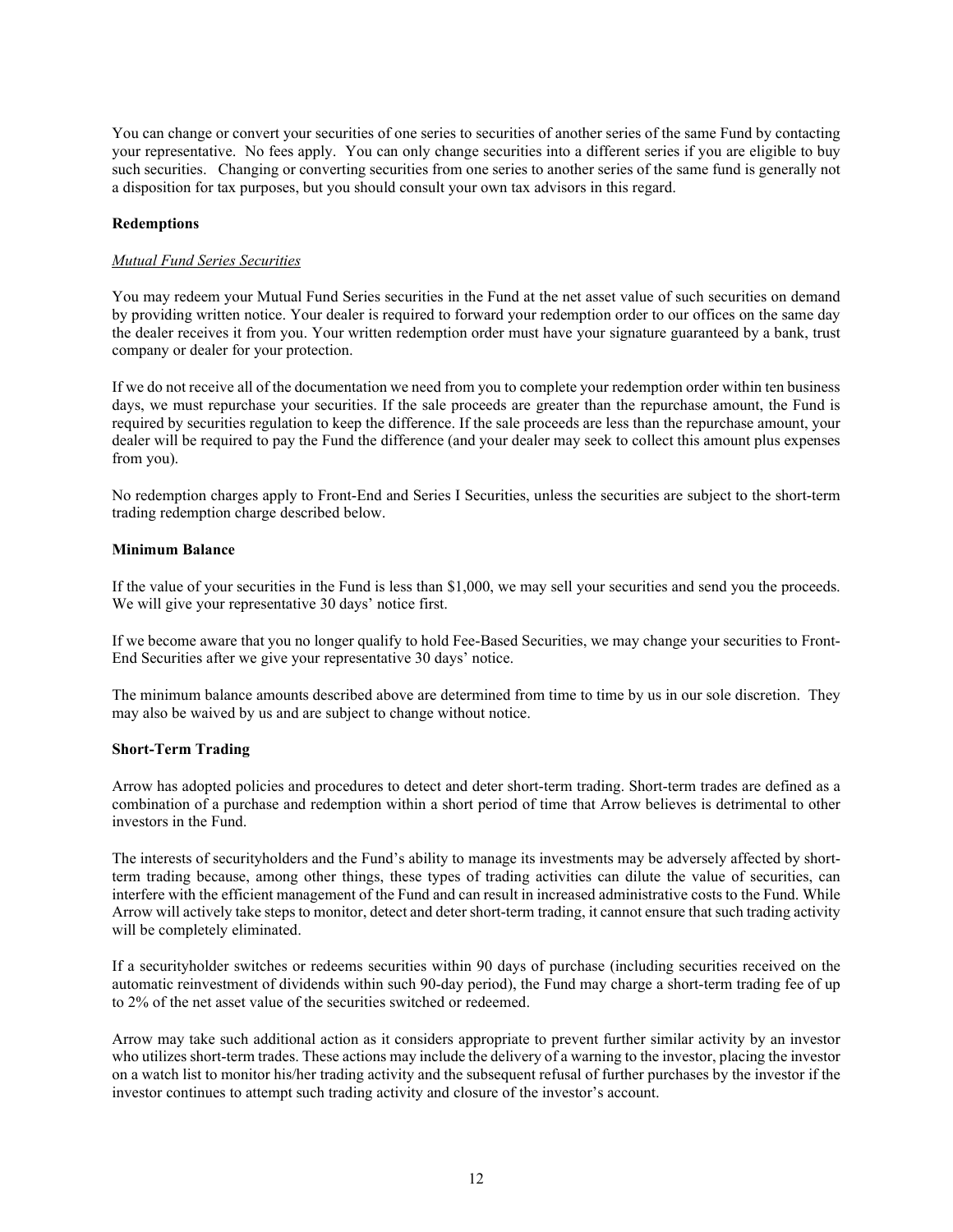#### **Suspending your right to buy, switch and redeem securities**

Securities regulations allow the Manager to temporarily suspend your right to redeem your Fund securities and postpone payment of your sale proceeds:

- during any period when normal trading is suspended on any exchange on which securities or derivatives that make up more than 50% of a Fund's value or its underlying market exposure are traded and there's no other exchange where these securities or derivatives are traded, or
- with the approval of securities regulators.

The Manager will not accept orders to buy Fund securities during any period when the Manager has suspended investors' rights to redeem their securities.

You may withdraw your redemption or exchange request before the end of the suspension period. Otherwise, the Manager will redeem your securities at the net asset value per security next calculated when the suspension period ends.

#### **OPTIONAL SERVICES**

<span id="page-12-0"></span>This section tells you about services that are available to investors in Mutual Fund Series securities of the Funds.

#### **Registered Tax Plans**

Registered tax plans may be available through Arrow or a securityholder's broker, dealer or advisor. Securityholders should contact Arrow or their broker, dealer or advisor directly about these services.

#### **Pre Authorized Payment Plan**

Under a pre-authorized payment plan, you can indicate a regular amount of investment (not less than \$100) to be made on a periodic basis, the Fund in which the investment is to be made, and the bank chequing account from which the investment amount is to be debited. You may suspend or terminate such a plan on ten days' prior written notice to us. The minimum initial subscription amount is \$1,000.

#### **Automatic Withdrawal Plan**

You can establish an automatic withdrawal plan, provided you are not investing through a retirement savings plan and your account has a minimum value of \$10,000. Under an automatic withdrawal plan, you can indicate a regular amount of cash withdrawal (not less than \$100) to be made on a periodic basis, the Fund from which the investment is to be withdrawn, and the bank chequing account to which the withdrawn amounts are to be credited. Withdrawals will be made by way of redemption of securities, and it should be noted that if withdrawals are in excess of dividends and net capital appreciation, they will result in encroachment on, or possible exhaustion of, your original capital. If you choose the automatic withdrawal plan, all dividends declared on securities held under such a plan in the Fund must be reinvested into additional securities of the Fund. You may modify, suspend or terminate an automatic withdrawal plan on ten days' prior written notice to us.

# **RESPONSIBILITY FOR OPERATION OF THE FUND**

#### <span id="page-12-1"></span>**Manager**

Arrow Capital Management Inc. 36 Toronto Street, Suite 750 Toronto, Ontario M5C 2C5 1-877-327-6048 [www.arrow-capital.com](http://www.arrow-capital.com/)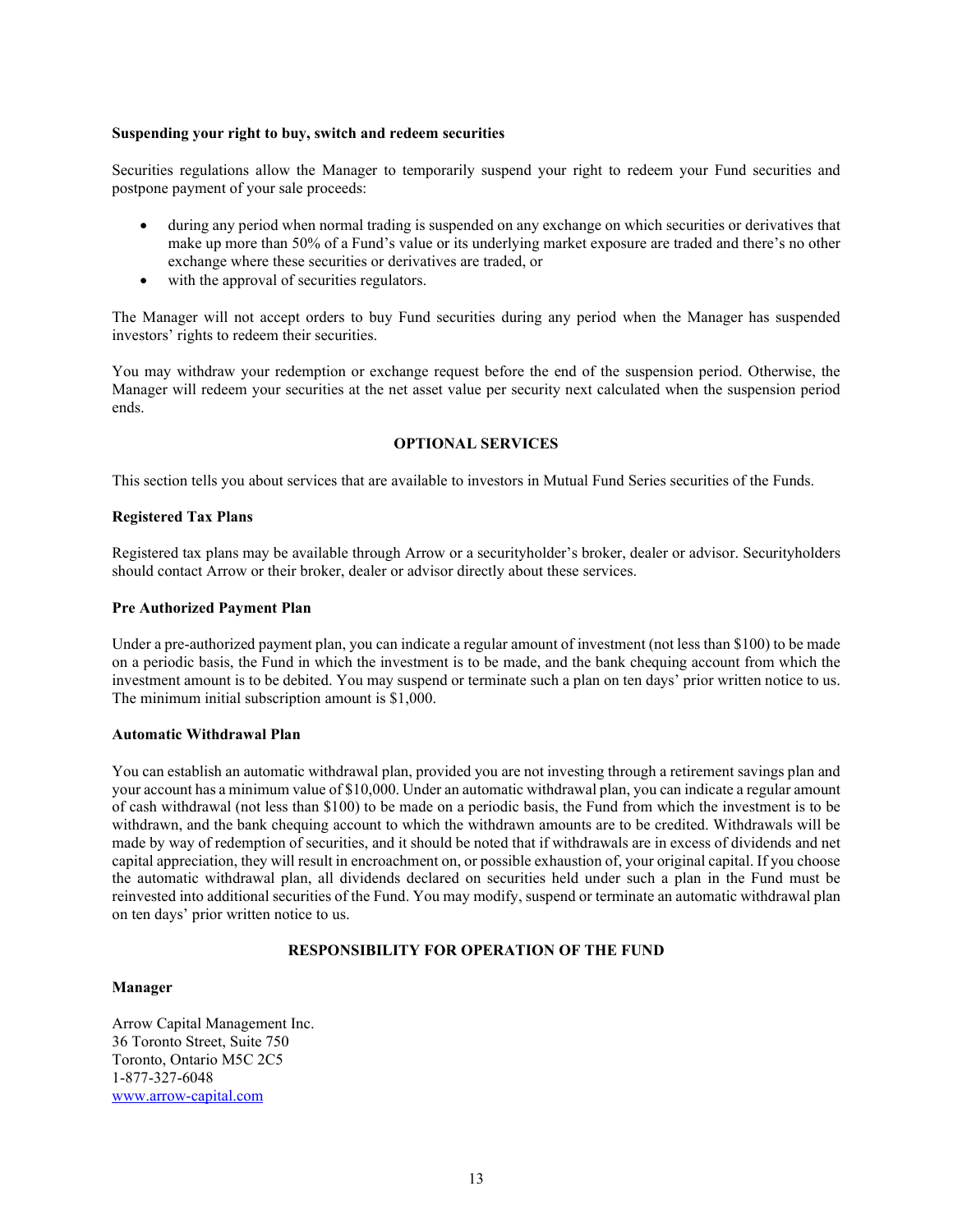As Manager, we are responsible for managing the day-to-day undertakings of the Fund. We provide all general management and administrative services, including valuation of fund assets, accounting and keeping investor records. You will find details about our management agreement with the Fund under "*Material contracts – Management agreement*" below.

#### **Directors and Executive Officers of the Manager**

The following is a list of the names, municipalities of residence, present positions and principal occupations during the past five years of the directors and senior officers of Arrow. The Fund is not obligated to pay any remuneration to the directors and officers of Arrow.

| Name and Municipality of<br><b>Residence</b><br><b>Position with Arrow</b> |                                                                                                     | <b>Principal Occupation</b>                                      |
|----------------------------------------------------------------------------|-----------------------------------------------------------------------------------------------------|------------------------------------------------------------------|
| <b>JAMES McGOVERN</b><br>Toronto, Ontario                                  | Managing Director, Chief<br><b>Executive Officer and Director</b><br>and Ultimate Designated Person | Managing Director and Chief<br><b>Executive Officer of Arrow</b> |
| <b>MARK PURDY</b><br>Ajax, Ontario                                         | Managing Director and Chief<br>Investment Officer and Director                                      | Managing Director and Chief<br>Investment Officer of Arrow       |
| ROBERT MAXWELL<br>Toronto, Ontario                                         | Managing Director, Chief<br>Financial Officer and Corporate<br>Secretary and Director               | Managing Director and Chief<br>Financial Officer of Arrow        |
| <b>FREDERICK DALLEY</b><br>Toronto, Ontario                                | Managing Director, Portfolio<br>Management and Director                                             | Managing Director, Portfolio<br>Management of Arrow              |
| <b>MARK KENNEDY</b><br>Toronto, Ontario                                    | Chief Compliance Officer                                                                            | Chief Compliance Officer of Arrow                                |

# **Directors and Executive Officers of Exemplar Portfolios Ltd.**

The following is a list of the names, municipalities of residence, present positions and principal occupations during the past five years of the directors and senior officers of the Company. The Fund is not obligated to pay any remuneration to the directors and officers of the Company.

| <b>Name and Municipality of</b><br><b>Residence</b><br><b>Position with the Company</b> |                              | <b>Principal Occupation</b>  |  |  |
|-----------------------------------------------------------------------------------------|------------------------------|------------------------------|--|--|
| <b>JAMES McGOVERN</b>                                                                   | Chief Executive Officer and  | Managing Director and Chief  |  |  |
| Toronto, Ontario                                                                        | Director                     | Executive Officer of Arrow   |  |  |
| <b>FREDERICK DALLEY</b>                                                                 | Managing Director, Portfolio | Managing Director, Portfolio |  |  |
| Toronto, Ontario                                                                        | Management and Director      | Management of Arrow          |  |  |
| ROBERT MAXWELL                                                                          | Chief Financial Officer and  | Managing Director and Chief  |  |  |
| Toronto, Ontario                                                                        | Director                     | Financial Officer of Arrow   |  |  |

As of the date of this annual information form, of the 100 issued and outstanding (voting) Management Shares of the Company, 50 Management Shares are held in trust by James McGovern, Nigel Stewart and Mark Kennedy for the benefit of the holders from time to time of the non-voting Shares of the Company and 50 Management Shares are held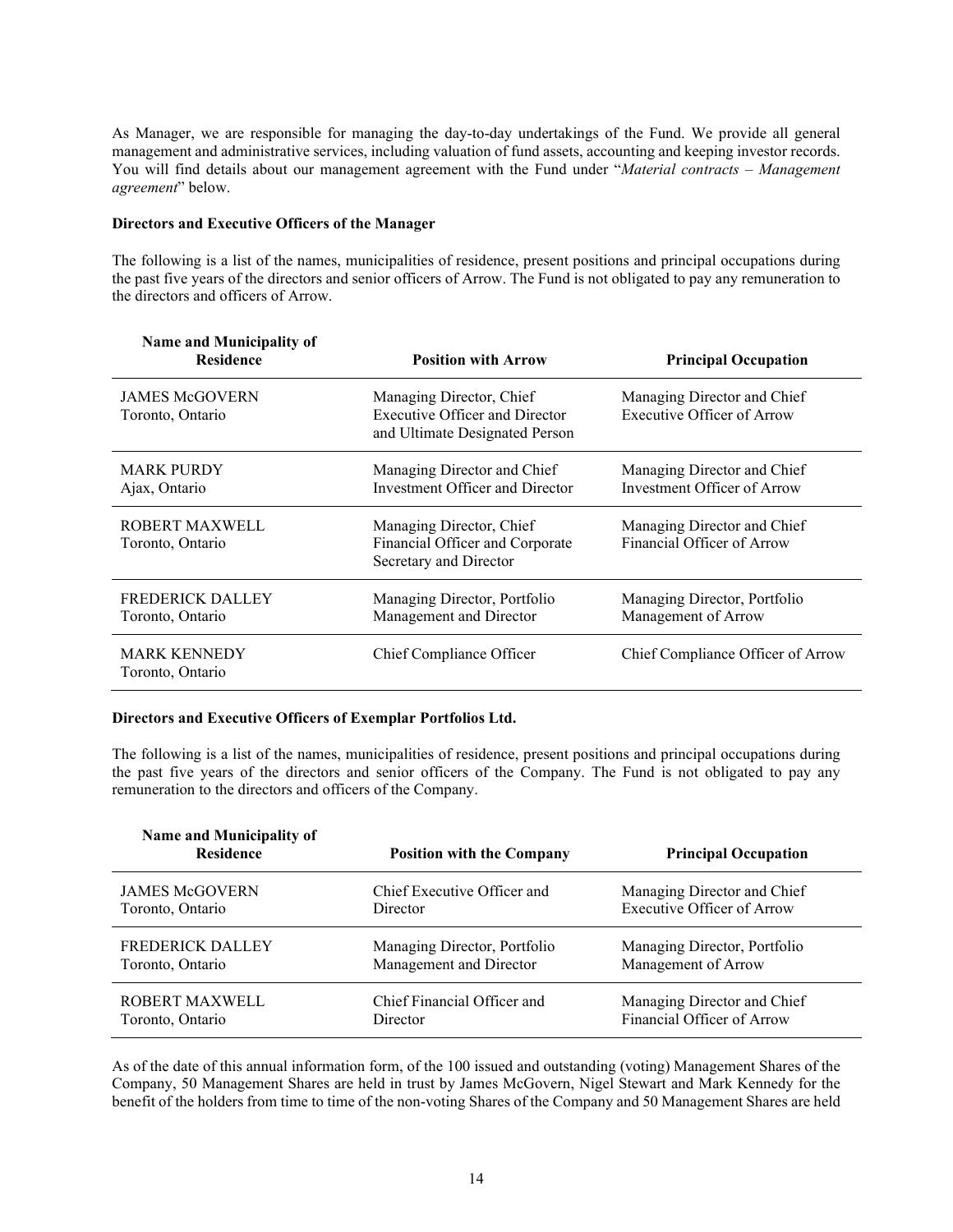in trust by Robert Maxwell, Mark Purdy and Frederick Dalley for the benefit of the holders from time to time of the non-voting Shares of the Company.

#### **Portfolio Advisor**

As portfolio advisor, Arrow is responsible for providing or arranging for the provision of investment advice to the Fund.

The following individuals are principally responsible for managing the Fund. The investment decisions made by the individual portfolio managers are not subject to the oversight, approval or ratification of a committee; however, we are ultimately responsible for the advice given.

#### *Arrow Global Opportunities Alternative Class*

| <b>Name and Title</b>                                                         | <b>Length of Service</b><br>with Portfolio<br><b>Advisor</b> | <b>Principal Occupation in Last 5 Years</b>                                        |
|-------------------------------------------------------------------------------|--------------------------------------------------------------|------------------------------------------------------------------------------------|
| CHUNG KIM, Portfolio                                                          | l year                                                       | Portfolio Manager of Arrow since February 3, 2020                                  |
| Manager, Arrow                                                                |                                                              | Before February 3, 2020, Executive Director, Equity<br>Sales, CIBC Capital Markets |
| JAMES McGOVERN,<br>Managing Director and<br>Chief Executive Officer,<br>Arrow | $20+$ years                                                  | Managing Director and Chief Executive Officer of<br>Arrow                          |

# **BROKERAGE ARRANGEMENTS**

<span id="page-14-0"></span>Arrow is responsible for placing orders to effect portfolio transactions (i.e. purchase and sell securities) on behalf of the Fund. Arrow is responsible for selecting brokers and dealers for the execution of the Fund's portfolio transactions and, when applicable, the negotiation of commissions in connection therewith.

Purchase and sale orders are usually placed with brokers who are selected by the portfolio advisor as able to achieve "best execution" of such orders. "Best execution" means prompt and reliable execution at the most favourable securities price, taking into account the other provisions hereinafter set forth. The determination of what may constitute best execution and price in the execution of a security transaction by a broker involves a number of considerations, including, without limitation, the overall direct net economic result to the Fund, the efficiency with which the transaction is effected, the availability of the broker to stand ready to execute transactions, and the financial strength and stability of the broker.

From time to time, Arrow may allocate brokerage business to brokers who provide or have provided general investment research, including provision of industry and company analysis, economic reports, statistical data pertaining to the capital markets, portfolio reports and portfolio analytics, trading data and other services that assist us in carrying out the investment decision-making process. We will attempt to allocate these transactions with appropriate regard to the principles of a reasonable brokerage fee, the benefit to the Fund and best execution.

Arrow does not have any contractual arrangement with any person or company for any exclusive right to purchase or sell securities.

Arrow does not conduct business with affiliated entities in regards to brokerage transactions involving client brokerage commissions.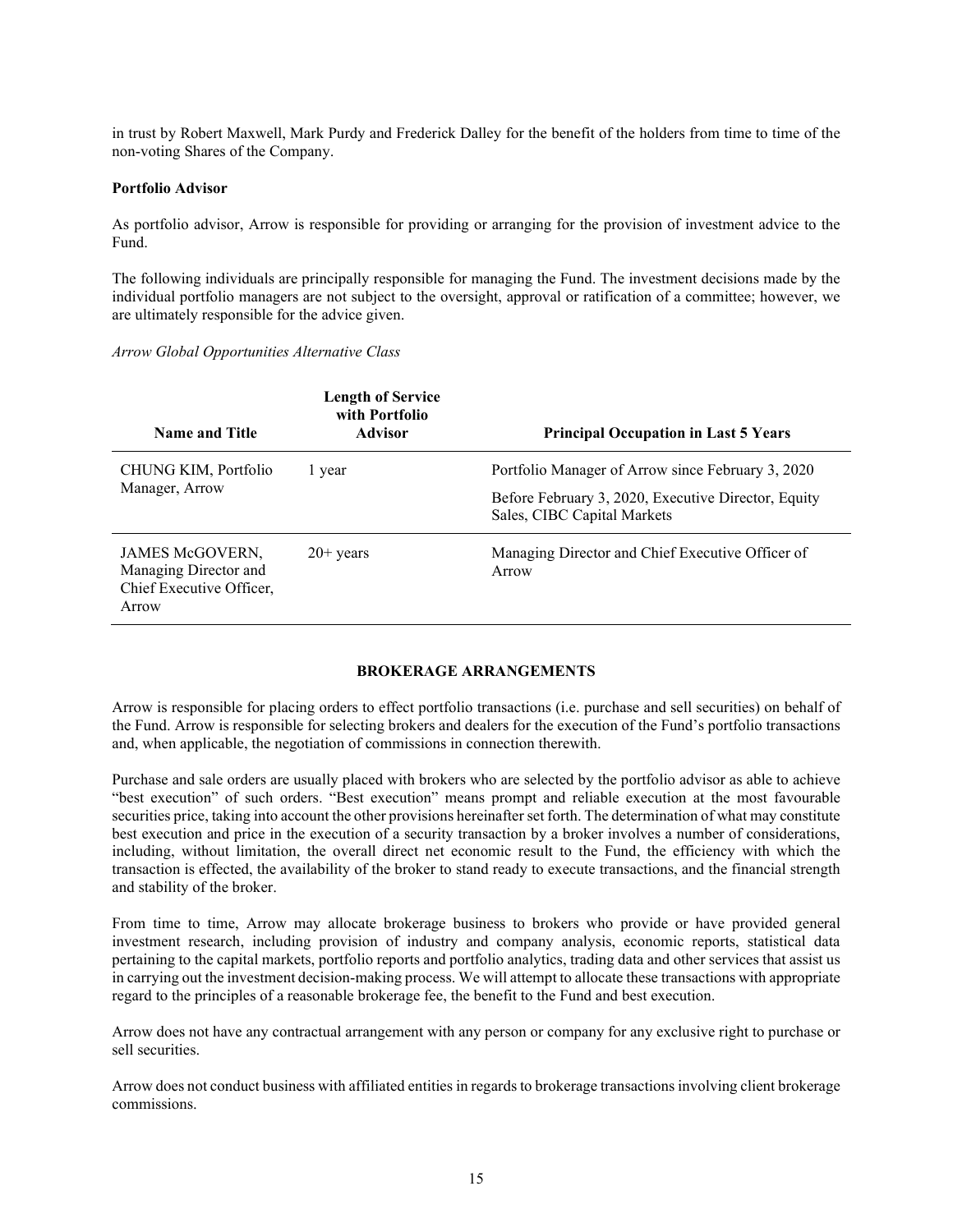Certain third party companies may provide goods and services (other than order execution) to Arrow, including general investment research, industry and company analysis, economic reports and statistical data. A list of the dealers and third parties to whom any brokerage commissions of the Fund have been or might have been directed in return for goods and services (other than order execution) since the date of the last annual information form filing, will be provided upon request by contacting us at the toll-free telephone number or at the address indicated on the back cover of this annual information form, or by emailing us at info@arrow-capital.com.

#### **CUSTODIAN**

<span id="page-15-0"></span>CIBC World Markets is custodian of the assets of Arrow Global Opportunities Alternative Class pursuant to a custodial services agreement dated December 31, 2018, as amended (the "**CIBC WM Custodial Agreement**"). Any party may at any time terminate the CIBC WM Custodial Agreement without any penalty by giving at least 90 days' notice to the other parties of such termination. The fees of the custodians are payable by the Fund.

The Manager may in the future appoint additional custodians in accordance with the Custodian Relief described under the heading "*Investment Restrictions and Practices – Exemptive Relief*" in this annual information form.

#### **AUDITOR**

<span id="page-15-1"></span>The auditor of the Fund is PricewaterhouseCoopers LLP, Toronto, Ontario. Although the approval of securityholders of the Fund is not required before changing the auditor of the Fund, securityholders will be sent a written notice at least 60 days before the effective date of such change.

#### **REGISTRAR AND TRANSFER AGENT AND VALUATION AGENT**

<span id="page-15-2"></span>CIBC Mellon Global Securities Services Company in Toronto is the valuation agent for the Fund.

RBC Investor Services Trust in Toronto is the service provider for record keeping services for the Mutual Fund Series securities of the Fund.

#### **SECURITIES LENDING AGENT**

<span id="page-15-3"></span>CIBC World Markets is a securities lending agent for Arrow Global Opportunities Alternative Class (the "**Securities Lending Agent**"). The Securities Lending Agent is independent of the Manager. The Manager has appointed the Securities Lending Agent under the terms of written agreements between the Manager and the Securities Lending Agent on behalf of the Fund in order to administer any securities lending, repurchase and reverse repurchase transactions for the Fund. See "*Policies and Procedures – Securities Lending, Repurchase or Reverse Repurchase Transactions*" for additional information regarding the Securities Lending Agent and securities lending practices of the Fund.

Pursuant to the Securities Lending Agreement, the Fund will indemnify the Securities Lending Agent, and the Securities Lending Agent and affiliates will indemnify the Fund, from all claims, losses, damages, liabilities, costs and expenses (including reasonable counsel fees and expenses but excluding consequential or indirect damages), suffered by any party arising from: (i) the failure of the indemnifying party to perform any of its obligations under the Securities Lending Agreement, (ii) any inaccuracy of any representation or warranty made by the indemnifying party in the Securities Lending Agreement, or (iii) any fraud, bad faith, wilful misconduct, gross negligence or reckless disregard of duties by the indemnifying party, in connection with or relating to the Securities Lending Agreement. The Securities Lending Agreement may be terminated at any time at the option of either party upon 30 days' prior written notice to the other party.

#### **PRINCIPAL HOLDERS OF SECURITIES**

<span id="page-15-4"></span>As of December 31, 2021, to the knowledge of the directors and executive officers of the Manager, no person owns of record or beneficially, directly or indirectly, more than 10% of the securities of one series of the Fund except for: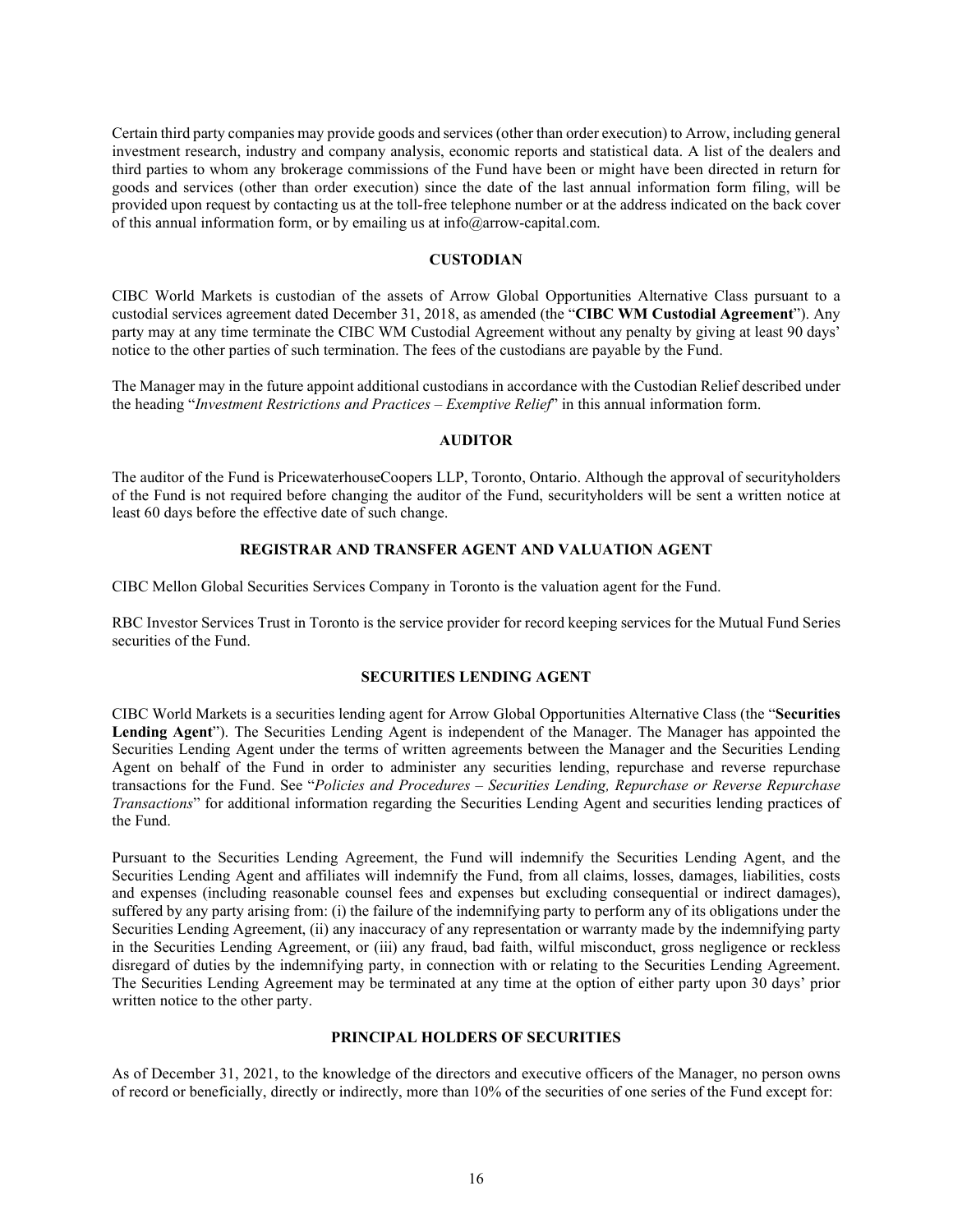| Securityholder                                      | <b>Series</b> | <b>Number of Securities</b><br><b>Held</b> | <b>Type of Ownership</b> | Percentage of<br><b>Series of</b><br><b>Securities</b> |
|-----------------------------------------------------|---------------|--------------------------------------------|--------------------------|--------------------------------------------------------|
| <b>Arrow Global Opportunities Alternative Class</b> |               |                                            |                          |                                                        |
| Arrow Capital Management Inc.                       | Series A      | 154.441                                    | Of record and beneficial | $100\%$                                                |
| Chung Kim                                           | Series F      | 508,620.840                                | Of record and beneficial | 69.4%                                                  |
| Arrow Performance Fund                              | Series I      | 1,179,865.471                              | Of record and beneficial | 94.0%                                                  |

**Manager**: As at the date hereof, the directors and senior officers of the Manager owned, directly or indirectly, in aggregate, 83.2% of the outstanding shares of the Manager.

**Independent Review Committee**: As at the date hereof, none of the members of the IRC own any Securities of the Fund.

# **FUND GOVERNANCE**

<span id="page-16-0"></span>Arrow has responsibility for governance of the Fund. Arrow is registered under the *Securities Act* (Ontario) as a portfolio manager, investment fund manager, exempt market dealer and commodity trading manager. As both an advisor and a dealer, Arrow maintains reasonable policies and procedures to minimize the potential for conflict resulting from its activities as both an advisor and a dealer and discloses that it provides both services, and its policies relating to potential conflicts in its adopted Statement of Policies, which is available for review on Arrow's website.

#### **Independent Review Committee**

National Instrument 81-107 – *Independent Review Committee for Investment Funds* ("**NI 81-107**") requires all publicly-offered investment funds, such as the Fund, to establish an IRC. The IRC is required to be comprised of a minimum of three members, each of whom must be independent of the Manager and the Fund. The current members of the independent review committee of the Manager are Ross MacKinnon (chair), Harvey Naglie and John Anderson. Below is a brief profile of each committee member.

**Ross MacKinnon** was director of financial markets with the Bank of Canada from February 2000 until February 2009. Mr. MacKinnon began his employment with Nesbitt Burns in February 1985 and held the position of Senior Vice President and Director from September 1987 until June 1999. Mr. MacKinnon received an Honours Business Administration degree from the University of Western Ontario in 1972.

**John Anderson** has over 30 years of financial and corporate governance experience including 14 years as a partner at Ernst & Young from 1979 to 1992. Mr. Anderson was the Chief Financial Officer of LPBP Inc., a company which formerly invested in health science-focussed partnerships, since May 2004. Mr. Anderson was the Chief Financial Officer of TriNorth Capital Inc. from June 2009 to December 2009 and the Chief Financial Officer of Impax Energy Services Income Trust, an income trust, from June 2006 to May 2009. From 2005 to June 2006, Mr. Anderson was self-employed. Previously, he was the Chief Financial Officer of The T. Eaton Company Limited. Mr. Anderson currently serves as a director of Pivot Technology Solutions Inc. (CVE:PTG). Mr. Anderson was formerly the Chairman of the Board of Directors of Ridley College. Mr. Anderson holds a Bachelor of Arts degree from the University of Toronto and is a chartered professional accountant, regulated by the Canadian Institute of Chartered Accountants in Canada. In 2006, Mr. Anderson obtained the ICD.D designation by graduating from the Rotman Institute of Corporate Directors at the University of Toronto.

**Harvey Naglie** MA, MBA, LLM. is a director of the Consumer Council of Canada and a member of both the Ontario Securities Commission Investor Advisory Panel (IAP) and the Ombudsman of Banking and Investment Services Consumer and Investor Advisory Committee. Mr. Naglie is also a Certified Director. Prior to retiring in November 2016, Mr. Naglie was a senior policy advisor working for the government of the Province of Ontario. Previously, he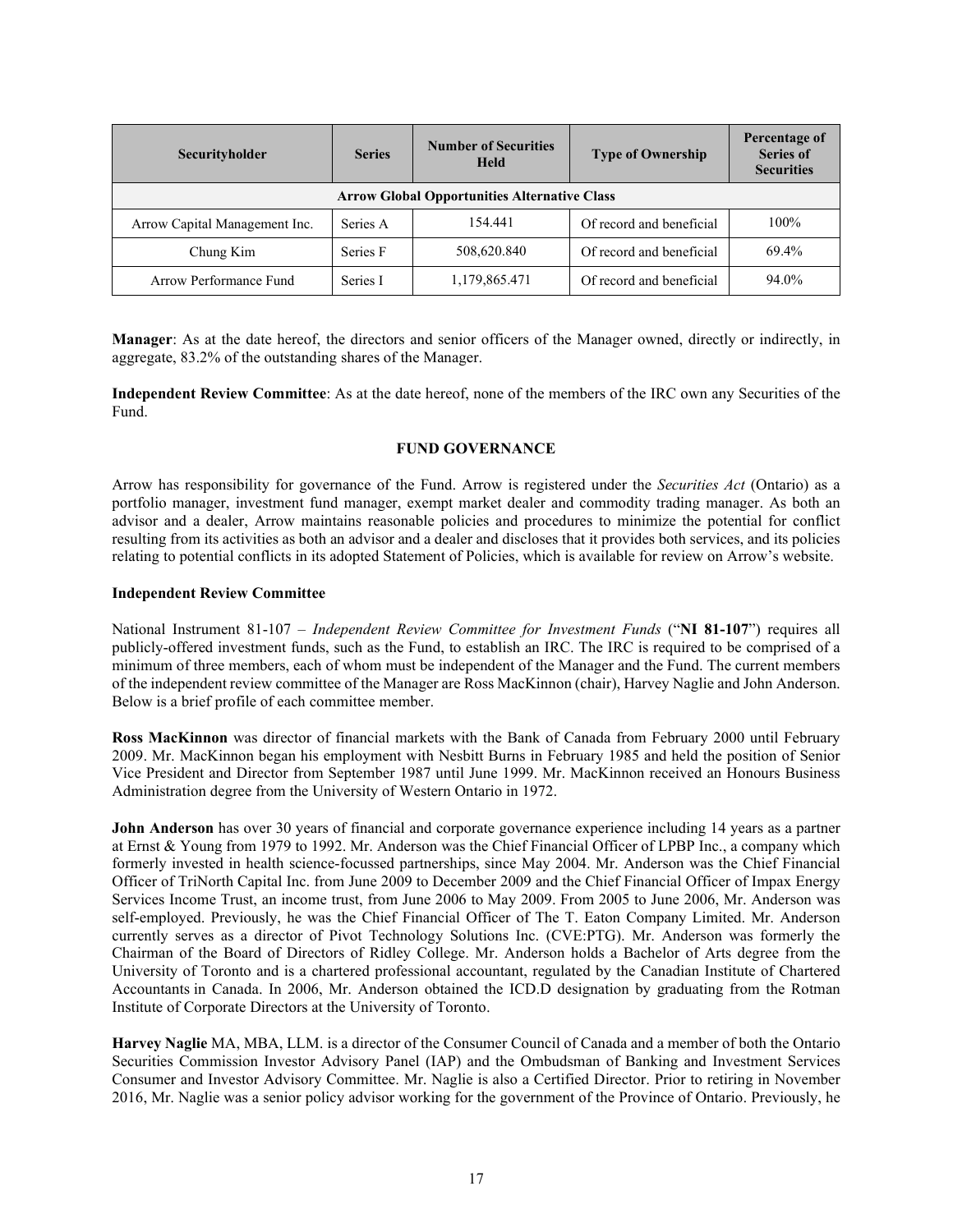held senior positions as Vice President of Business Development at Mount Sinai Hospital, President of Financial Executives International and President of BT Bank of Canada.

The Manager's IRC acts in accordance with applicable securities law, including NI 81-107. The mandate of the IRC is to review and provide either its approval or recommendations, as the case may be, to the Manager on conflict of interest matters that the Manager has referred to the IRC for review. For greater certainty, unless specified, the mandate of the IRC does not include broader oversight functions with respect to the Fund, including compliance matters, audit functions or administrative functions.

The IRC has adopted a written charter, which it follows when performing its functions, and is subject to requirements to conduct regular assessments. In performing their duties, members of the IRC are required to act honestly, in good faith and in the best interests of the Fund and to exercise the degree of care, diligence and skill that a reasonably prudent person would exercise in comparable circumstances. The IRC reports annually to the securityholders of the Fund. These reports will be available free of charge upon request by calling the Manager toll-free at 1 (877) 327-6048 or (416) 323-0477 or by email at info@arrow-capital.com.

The IRC members perform a similar function as the independent review committee for other investment funds managed by us. IRC members are paid a fixed annual fee for their services. The annual fees are determined by the IRC and disclosed in its annual report to securityholders of the Fund. For the year ended December 31, 2020, members of the IRC were paid, in aggregate, \$46,000 and individually as follows: Mr. MacKinnon: \$18,000; Mr. Naglie: \$14,000; and Mr. Anderson: \$14,000. Members of the IRC are also reimbursed for their expenses which are typically nominal and associated with travel and the administration of meetings. Members of the IRC did not make any claims for reimbursement for these expenses for the year ended December 31, 2020. Their annual fees were allocated across all investment funds managed by us with the result that only a portion of such fees were allocated to the Fund.

#### **Policies and Procedures – Conflict of Interest**

NI 81-107 requires the Manager to have policies and procedures relating to the management of any conflicts of interest. The Manager has existing policies, procedures and guidelines including, but not limited to, investment trade allocation, portfolio monitoring, soft dollar arrangements, proxy voting, and pricing of illiquid or restricted securities that are applicable to its management of conflicts of interest. The Manager is required to identify conflict of interest matters inherent in its management of the Fund and request input from the IRC in respect of how it manages those conflicts of interest, as well as its written policies and procedures outlining its management of those conflicts of interest.

# **Policies and Procedures – Custodial Arrangements**

The custodians of the Fund are disclosed under the heading "*Organization and Management of the Arrow Alternative Mutual Fund - Custodians*" in the simplified prospectus. Pursuant to the Custodian Relief, the Manager may appoint additional custodians for the Fund provided that the custodians are one of the Fund's prime brokers. The terms of any custodial agreement entered into with an additional custodian will comply with the requirements of NI 81-102 and will be filed as a material contract of the Fund following its execution.

In connection with the Custodian Relief obtained by the Fund, the Manager will implement the following operational systems and processes in the event that an additional custodian is appointed for the Fund:

- a) the Manager will ensure that a single entity reconciles all the portfolio assets of the Fund and provides the Fund with valuation and securityholder recordkeeping services and will complete daily reconciliations amongst the custodians before calculating a daily NAV;
- b) the Manager will maintain such operational systems and processes, as between two or more custodians and the single entity referred to in clause (a), in order to keep a proper reconciliation of all the portfolio assets that will move amongst the custodians, as appropriate; and
- c) each additional custodian appointed by the Manager will act as custodian and securities lending agent only for the portion of portfolio assets of the Fund transferred to it.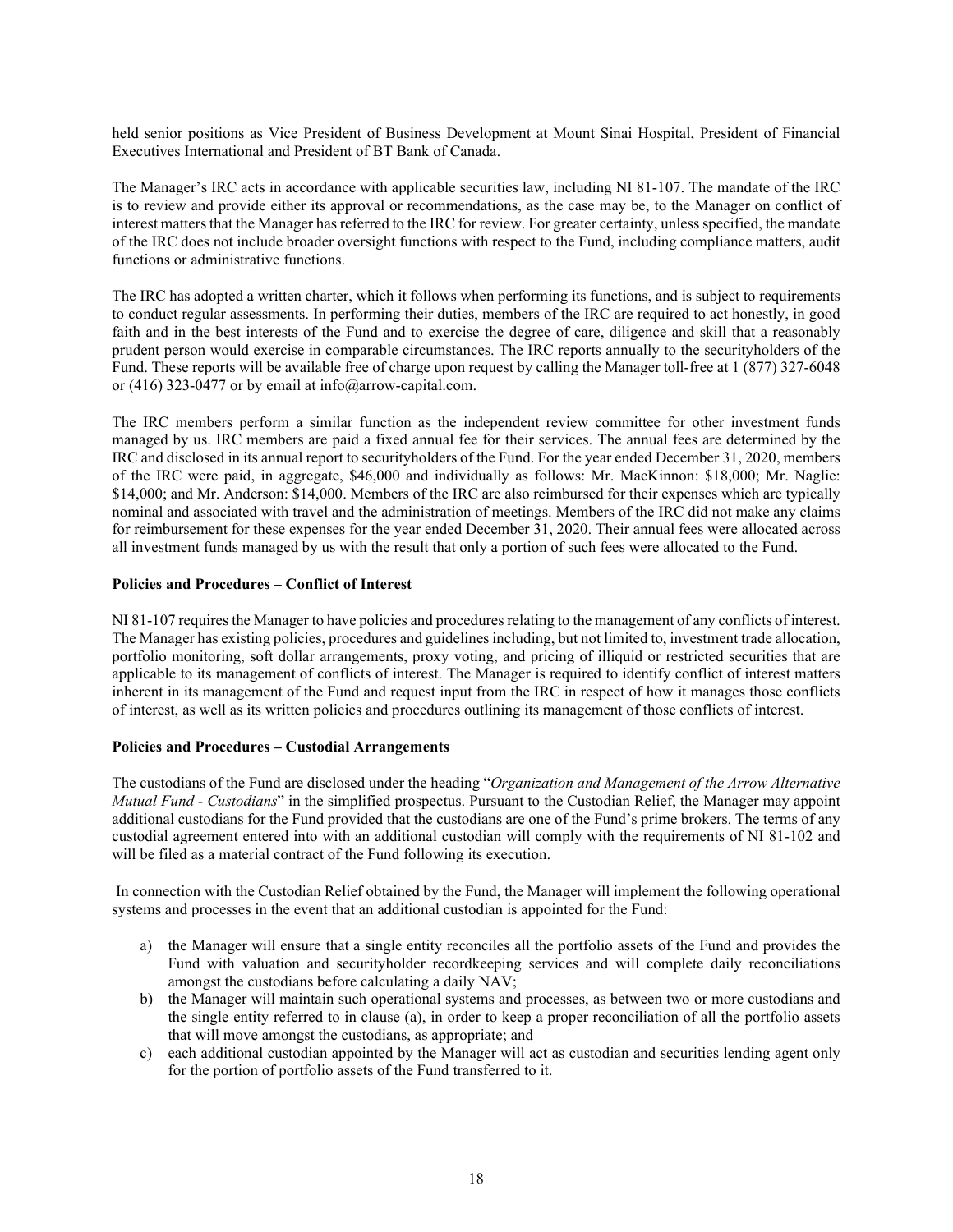#### **Policies and Procedures – Expense Allocation**

Specifically, the Manager has a policy on the allocation of costs and expenses that the Fund reimbursesto the Manager. The policy ensures that the costs and expenses are generally limited to: (i) costs and expenses necessarily incurred in the daily operation of the Fund; (ii) reasonable costs and expenses that are reasonably incurred in the operation of the Fund; (iii) expenses that are closely linked to the specific operation of the Fund; and (iv) the proportionate share of the allocated expenses can be accurately and readily determined.

#### **Policies and Procedures – Derivatives**

The objectives and goals for derivative trading are described in the simplified prospectus and risk management procedures in connection therewith are regularly reviewed by the Manager. The Fund follows the investment restrictions and practices set out in NI 81-102 with respect to the use of derivatives for hedging and non-hedging purposes. The Manager monitors trading activities in conjunction with the portfolio advisor and is responsible for applying trading limits, if any, and other controls, if required.

Except as described above, there are no other written policies with respect to derivative use. The portfolio advisor of the Fund is responsible for establishing trading limits and other controls on derivative trading. The risk exposure of a Fund's derivatives trades are not generally independently monitored and risk measurement procedures or simulations are not currently used to test the portfolio under stress conditions.

#### **Policies and Procedures – Short Selling**

The Fund may short sell as permitted by securities regulations. A description of short selling, how the Fund intends to engage in short selling, and the risks associated with short selling can be found in the Fund's current simplified prospectus.

The Manager has established and maintains written policies and procedures that set out the objectives and goals for short selling and the applicable risk management procedures. Such policies are the responsibility of senior management at the Manager and as such will be reviewed on a regular basis by senior management. Compliance monitoring of the short-selling policy and its associated procedures is the responsibility of the operations group at the Manager. Risk measurement procedures or simulations are not currently used to test the portfolio under stress conditions.

In connection with the Market-Neutral Strategy Relief, the Manager has implemented the following additional procedures and controls when conducting short sale transactions:

- a) the Fund will assume the obligation to return to the Borrowing Agent (as such term is defined in NI 81-102) the securities borrowed to effect the short sale;
- b) the Fund will receive cash for the securities sold short within normal trading settlement periods for the market in which the short sale is effected;
- c) the Manager will monitor the short sale positions of the Fund at least as frequently as daily;
- d) the security interest provided by the Fund over any of its assets that is required to enable the Fund to effect a short sale transaction is made in accordance with section 6.8.1 of NI 81-102 and will otherwise be in accordance with industry practice for that type of transaction and relates only to obligations arising under such short sale transactions;
- e) the Fund will maintain appropriate internal controls regarding short sales, including written policies and procedures for the conduct of short sales, risk management controls and proper books and records; and
- f) the Manager and the Fund will keep proper books and records of short sales and all of its assets deposited with Borrowing Agent as security.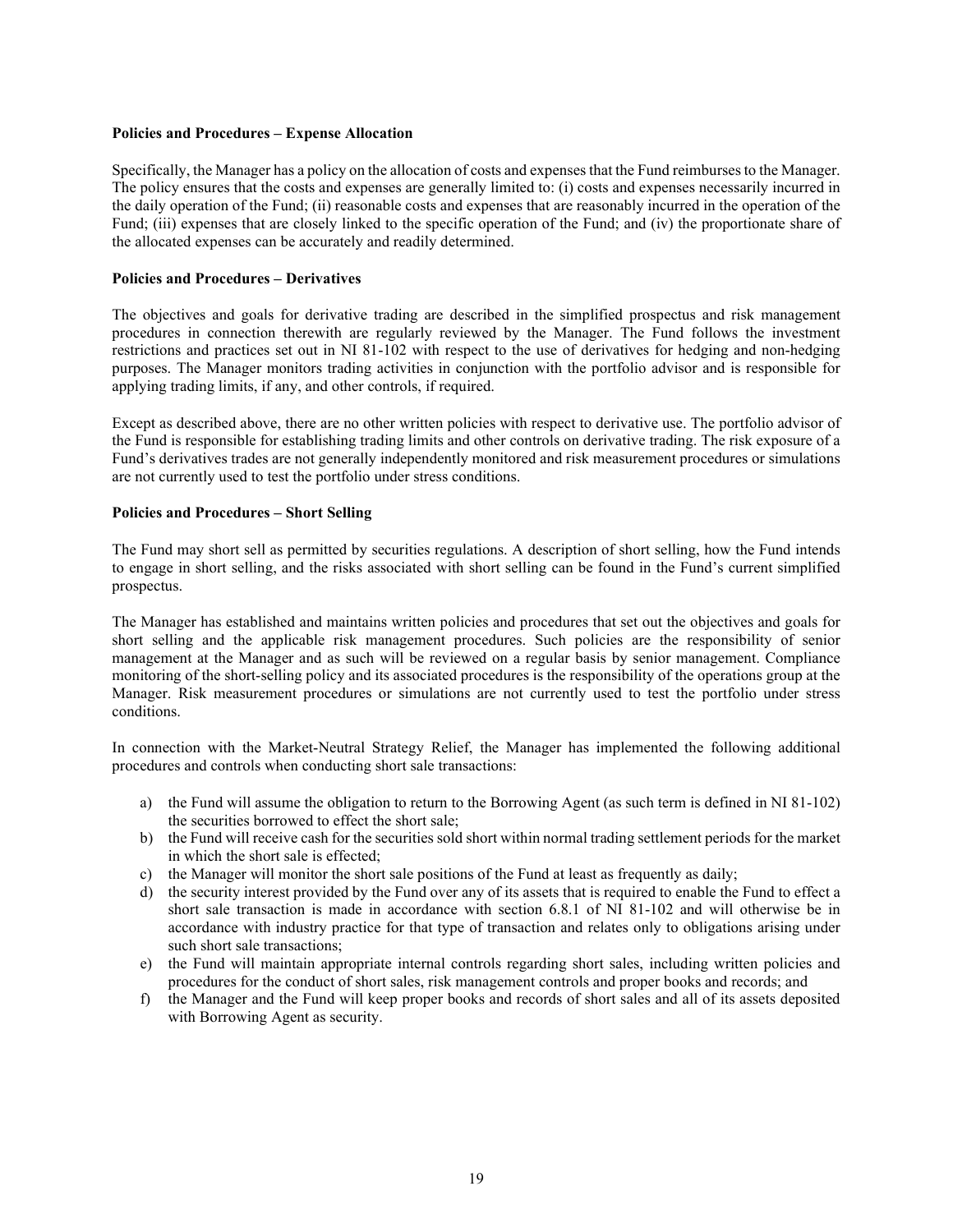#### **Policies and Procedures – Securities Lending, Repurchase or Reverse Repurchase Transactions**

The Fund may enter into securities lending transactions, repurchase transactions and reverse repurchase transactions. For details about how the Fund engages in these transactions, see Part A of the simplified prospectus. The Fund may enter into these transactions only as permitted under securities law.

The Fund will not enter into a securities lending transaction or a repurchase transaction if, immediately thereafter, the aggregate market value of all securities loaned by the Fund and not yet returned to it or sold by the Fund in a repurchase transaction and not yet repurchased would exceed 50% of the total assets of the Fund (exclusive of collateral held by the Fund for securities lending transactions and cash held by the Fund for repurchase transactions).

The risks associated with these transactions will be managed by requiring that the Securities Lending Agent to enter into such transactions for the Fund with reputable and well-established Canadian and foreign brokers, dealers and institutions. The Securities Lending Agent is required to maintain internal controls, procedures and records including a list of approved third parties based on generally accepted creditworthiness standards, transaction and credit limits for each third party, and collateral diversification standards. Each day, the Securities Lending Agent will determine the market value of both the securities loaned by the Fund under a securities lending transaction or sold by the Fund under a repurchase transaction and the cash or collateral held by the Fund for such transactions. If on any day the market value of the cash or collateral is less than 102% of the market value of the borrowed or sold securities, on the next day the borrower will be required to provide additional cash or collateral to the Fund to make up the shortfall.

Arrow reviews at least annually the policies and procedures described above to ensure that the risks associated with securities lending, repurchase and reverse repurchase transactions are being properly managed. Risk measurement procedures or simulations are not currently used to test the portfolio under stress conditions.

#### **Proxy Voting Guidelines**

The following guidelines summarize the corporate governance principles, which the Fund will generally support through the exercise of votes.

- Resolutions that promote the effectiveness of boards in acting in the best interests of shareholders.
- The election of directors, the appointment of auditors and the approval of the recommended auditor compensation where the issuer's audit committee and the majority of board members are independent.
- Compensation arrangements that are tied to long-term corporate performance and shareholder value.
- Changes in capitalization where a reasonable need for the change is demonstrated.

The Manager will generally oppose proposals, regardless of whether they are advanced by management or shareholders, whereby the purpose or effect of which is to entrench management or dilute shareholder ownership. Stock option plans that are overly generous or excessively dilutive to other shareholders will not be supported.

Other issues, including those business issues specific to the issuer or those raised by shareholders of the issuer, are addressed on a case-by-case basis with a focus on the potential impact of the vote on value to the Fund. Any conflict of interest must be resolved in a way that most benefits shareholders. We take our responsibility to exercise our votes very seriously and use our best efforts to exercise this right in all cases. However, in some circumstances it may be impractical or impossible for us to vote. Such circumstances include when we have loaned securities to a third party and are unable to recall the securities in sufficient time to vote. As well in international markets where share blocking applies we typically will not vote due to liquidity constrains.

The policies and procedures that the Fund follows when voting proxies relating to portfolio securities are available on request, at no cost, by calling the Manager toll-free at 1 (877) 327-6048 or (416) 323-0477 or by email at info@arrowcapital.com.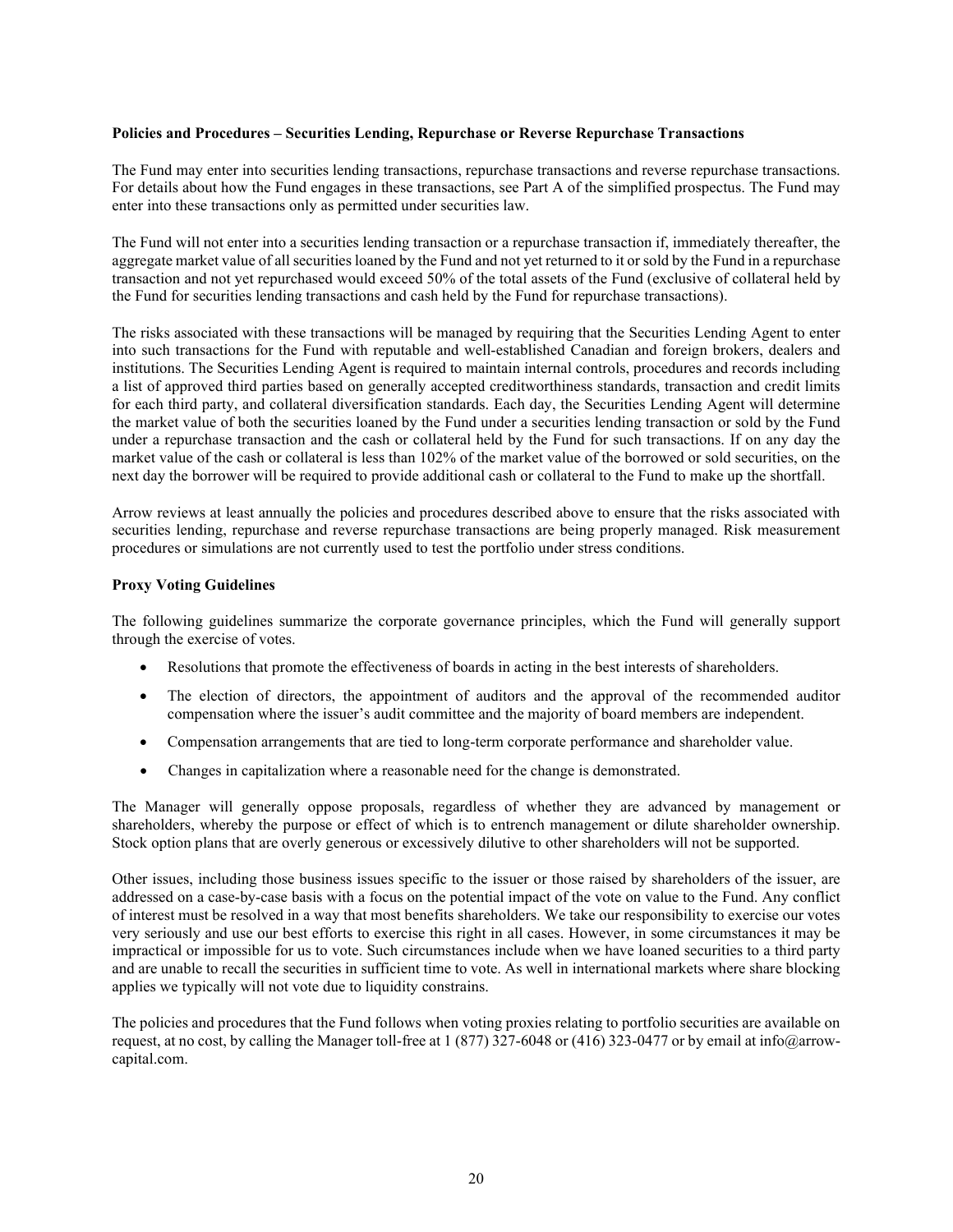The proxy voting record for the Fund for the most recent 12-month period ended June 30 of each year will be available free of charge to any securityholder of the Fund upon request at any time after August 31 of that year. The proxy voting record for the Fund will also be available on the Fund's website at [www.arrow-capital.com.](http://www.arrow-capital.com/)

#### **Reporting to Securityholders**

The fiscal year end of the Fund is December 31. The Fund will deliver or make available to securityholders: (i) audited comparative annual financial statements; (ii) unaudited interim financial statements; and (iii) annual and interim management reports of fund performance.

Each securityholder will also be mailed annually, by his, her or its broker, no later than March 31, information necessary to enable such securityholder to complete an income tax return with respect to amounts paid or payable by the Fund owned by such securityholder in respect of the preceding taxation year of the Fund.

#### **INCOME TAX CONSIDERATIONS FOR INVESTORS**

<span id="page-20-0"></span>The following is a general summary of the principal Canadian federal income tax considerations applicable to an individual (other than a trust) who, for the purposes of the Tax Act, is resident in Canada, deals at arm's length with and is not affiliated with the Fund or Arrow, and holds Securities as capital property. Generally, your investment in the Fund will be capital property unless you are considered to be trading or dealing in securities or have acquired your investment in a transaction considered to be an adventure or concern in the nature of trade. Certain securityholders can file an election to treat all future dispositions of certain property, including Securities of the Fund, to be capital property.

This summary is based on the current provisions of the Tax Act, but does not take into account or anticipate any changes in law whether by legislative, regulatory, administrative or judicial action. Furthermore, this summary does not take into account provincial, territorial or foreign income tax legislation or considerations.

This summary is of a general nature only and is not exhaustive of all possible Canadian federal income tax considerations and is not intended to be, nor should it be construed to be, legal or tax advice to any particular investor. Accordingly, you are advised to consult your own tax advisor about your particular tax situation.

# **Taxation of the Corporate Classes**

As a mutual fund corporation, Exemplar Portfolios Ltd. can have three types of income: Canadian dividends, taxable capital gains and other net taxable income. Canadian dividends are subject to a 38 1/3% tax, which is fully refundable on a formula basis when ordinary taxable dividends are paid by the corporation to its shareholders. Taxable capital gains are subject to tax at full corporate income tax rates. This tax is refundable either by paying capital gains dividends to shareholders or through the capital gains redemption formula. Other income is subject to tax at full corporate income tax rates and is not refundable. Mutual fund corporations do not qualify for reduced corporate tax rates that are available to other corporations for certain types of income.

Exemplar Portfolios Ltd. must include the revenues, deductible expenses, and capital gains and losses of all of its investment portfolios when it calculates its taxable income. We will, on a discretionary basis, allocate the income or loss of Exemplar Portfolios Ltd., and the applicable taxes payable and recoverable to each of its respective share classes. Exemplar Portfolios Ltd. may pay ordinary taxable dividends or capital gains dividends to shareholders of any class in order to receive a refund of taxes on Canadian dividends and capital gains taxes under the refund mechanisms described above. The Corporate Classes are only allowed to distribute Canadian dividend and capital gains dividends to its shareholders. The Corporate Classes cannot distribute interest or foreign income to shareholders. This income needs to be retained with the Corporate Classes which will be subject to taxation unless expenses are used to offset.

The Tax Act contains rules which may require a taxpayer to include in income in each taxation year an amount in respect of the holding of an "offshore investment fund property" ("**OIF Property**"). If applicable, these rules would generally require Exemplar Portfolios Ltd. to include in income for each taxation year in which it owns OIF Property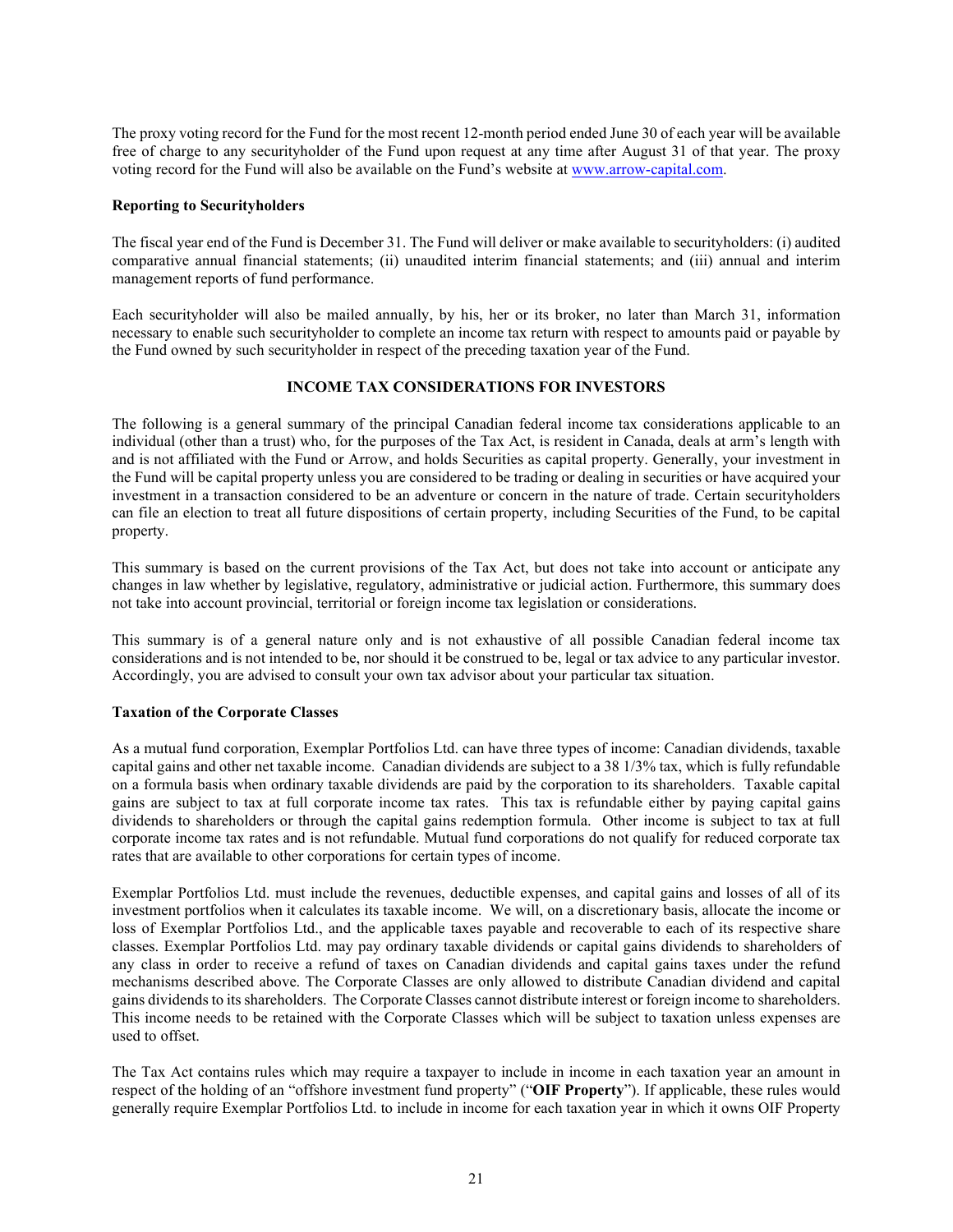(i) an imputed return for the taxation year computed on a monthly basis and determined by multiplying a Fund's "designated cost" (as defined in the Tax Act) of the OIF Property at the end of the month, by 1/12th of the sum of the applicable prescribed rate for the period that includes such month plus 2%, less (ii) the Fund's income for the year (other than a capital gain) from OIF Property determined without reference to these rules. Any amount required to be included in computing the Fund's income under these provisions will be added to the adjusted cost base to the Fund of such OIF Property.

#### **Types of Income from the Fund**

Your investment in the Fund can generate income for tax purposes in two ways:

- **Dividends**. When Exemplar Portfolios Ltd. earns Canadian dividend income from its investments or realizes a net capital gain by selling securities, it may pass these amounts on to you as dividends.
- **Capital gains (or losses)**. You can realize a capital gain (or loss) when you sell or switch your securities of the Fund (including a switch of securities of the Fund for securities of another fund) for more (or less) than you paid for them. Generally, switching one series of securities to another series of securities of the same Fund will not result in a disposition for tax purposes.

#### **Fund held in Registered Plans**

Securities of the Fund are qualified investments for Registered Plans.

Note that not all Registered Plans are available in all provinces or territories. Securities of the Fund may be eligible for other registered plans offered through your representative's firm.

If you hold securities of the Fund in a Registered Plan, you generally pay no tax on dividends paid from the Fund on those securities or on any capital gains that your Registered Plan realizes from selling, redeeming or switching securities (including a switch of securities of the Fund for securities of another fund). However, withdrawals from Registered Plans (other than TFSAs and certain withdrawals from RESPs or RDSPs) are generally taxable at your personal tax rate. Holders of TFSAs and RDSPs, annuitants of RRSPs and RRIFs and subscribers of RESPs should consult with their tax advisors as to whether securities of the Fund would be a "prohibited investment" under the Tax Act in their particular circumstances.

You are responsible for determining the income tax consequences to you of acquiring securities of the Fund through Registered Plans and neither the Fund nor Arrow assumes any liability to you as a result of making the securities of the Fund available for investment. If you choose to purchase securities of the Fund through a Registered Plan, you should consult your own professional advisor regarding the tax treatment of contributions to, withdrawals from and acquisitions of property by such Registered Plan.

#### **Fund held in Non-Registered Accounts**

If you hold securities of the Fund in a non-registered account, you must include the following in calculating your income each year:

- Any dividends paid to you by Exemplar Portfolios Ltd., whether you receive them in cash or you reinvest them in shares of the Fund. These dividends (which must be computed in Canadian dollars) may include ordinary taxable dividends or capital gains dividends. Ordinary taxable dividends are subject to the grossup and dividend tax credit rules that apply to taxable dividends received from taxable Canadian corporations and include "eligible dividends" which are subject to an enhanced gross-up and dividend tax credit. Capital gains dividends are treated as capital gains realized by you. In general, you must include one-half of the amount of a capital gain in your income for tax purposes.
- The taxable portion of any capital gains you realize from selling or redeeming your securities (including to pay fees described in this document) or switching your securities (including a switch of securities of the Fund for securities of another fund) when the value of the securities is greater than their adjusted cost base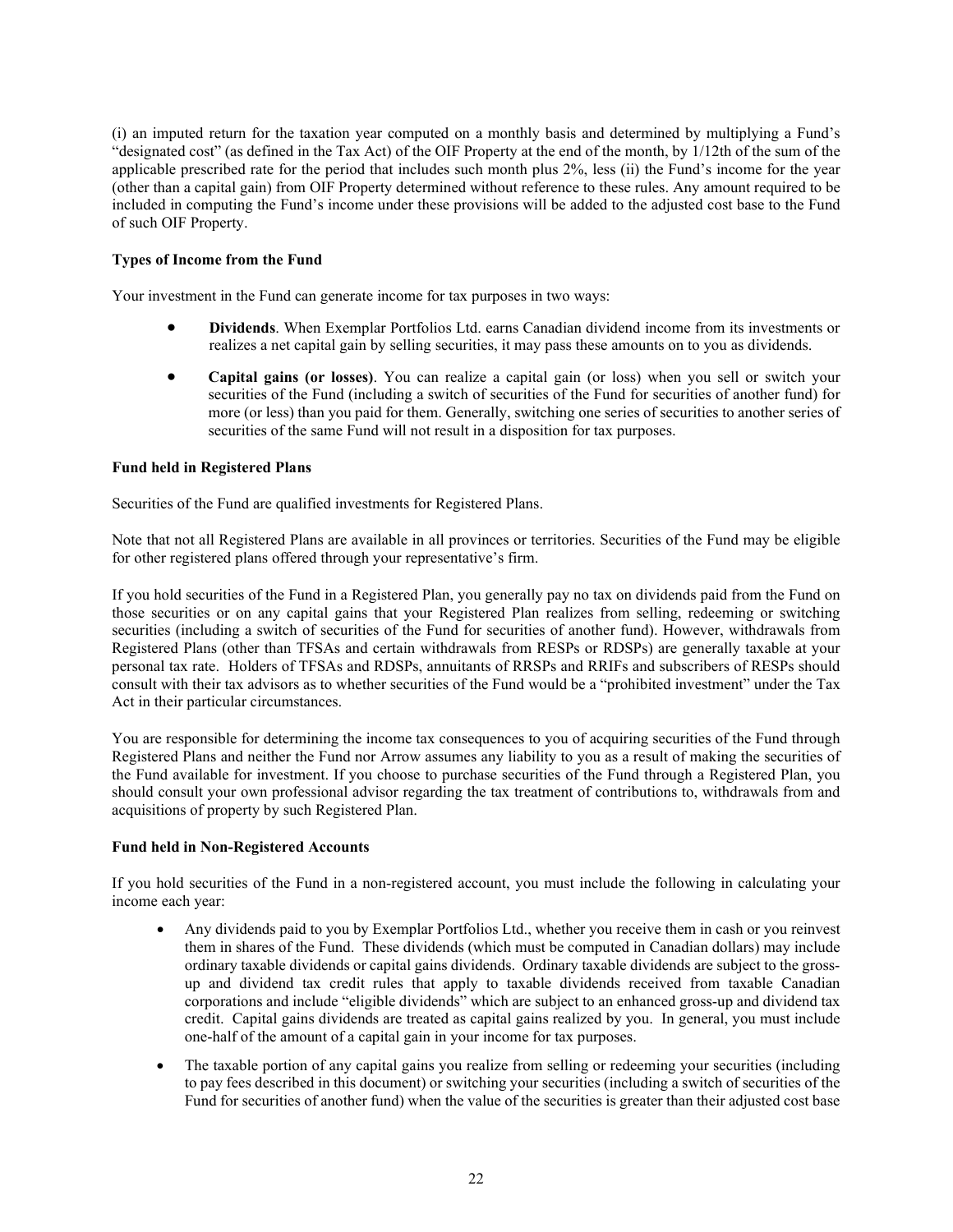plus reasonable costs of disposition (including any redemption fees). If the value of securities sold is less than their adjusted cost base plus reasonable costs of disposition (including any redemption fees), you will have a capital loss. Generally, you may use capital losses you realise to offset capital gains.

• Generally, the amount of any management fee rebates paid to you. However, an election may be available in certain circumstances that allows you to reduce the adjusted cost base of the respective securities by the amount of the management fee rebate that would otherwise be included in income. You should consult with your tax advisor regarding the availability of this election in your particular circumstances.

We will issue a tax slip to you each year for Exemplar Portfolios Ltd. that shows the taxable amount of your dividends and any federal dividend tax credit that applies, as well as any capital gains dividends paid by Exemplar Portfolios Ltd.

Dividends and capital gains dividends declared by the Fund and capital gains realized on the disposition of securities may give rise to alternative minimum tax. You should consult your tax advisor about the tax treatment in your particular circumstances of any investment advisory fees you pay to your financial advisor when investing in the Fund and any management fee rebates paid to you.

#### **Dividends**

**Dividends from the Fund (whether in the form of cash or in the form of reinvested securities) may include a return of capital.** A return of capital is not taxable, but will reduce the adjusted cost base of your securities. If the adjusted cost base of your securities becomes a negative amount at any time in a taxation year, you will be deemed to realize a capital gain equal to that amount and the adjusted cost base of your securities will be reset to zero. The tax slip we will issue to you each year will show you how much capital was returned to you in respect of your securities.

Dividends may result from foreign exchange gains because the Fund is required to report income and net realized capital gains in Canadian dollars for tax purposes.

The history of dividends paid from the Fund is no indication of future dividend payments. Several factors determine the dividends to be paid from the Fund. These include, but are not limited to, net conversions, realized and unrealized gains, and distributions from the underlying investments. Exemplar Portfolios Ltd. can choose to pay dividends on shares of any class.

The security price of the Fund may include income and capital gains that the Fund has earned, but not yet realized (in the case of capital gains) and/or paid out as a dividend. If you buy securities of the Fund just before it pays a dividend, you will be taxed on that dividend. You may have to pay tax on income or capital gains the Fund earned before you owned it. This may be particularly significant if you are purchasing later in the year. See the description in Part B of the simplified prospectus for the dividend policy of the Fund.

The higher the Fund's portfolio turnover rate is in a year, the greater the chance that you will receive a taxable dividend from the Fund. There is no necessary relationship between the Fund's turnover rate and its performance, although the larger trading costs associated with a high portfolio turnover rate would reduce the Fund's performance.

#### **Calculating your Capital Gain or Loss**

Your capital gain or loss for tax purposes is the difference between the amount you receive when you sell your securities or the fair market value of securities that you switch (after deducting any redemption fees or other charges) and the adjusted cost base of those securities.

Generally, switching one series of securities of the Fund to another series of securities of a different fund will result in a disposition for tax purposes, so a capital gain or loss will arise. If those redeemed securities are held outside a Registered Plan, you may realize a capital gain or a capital loss.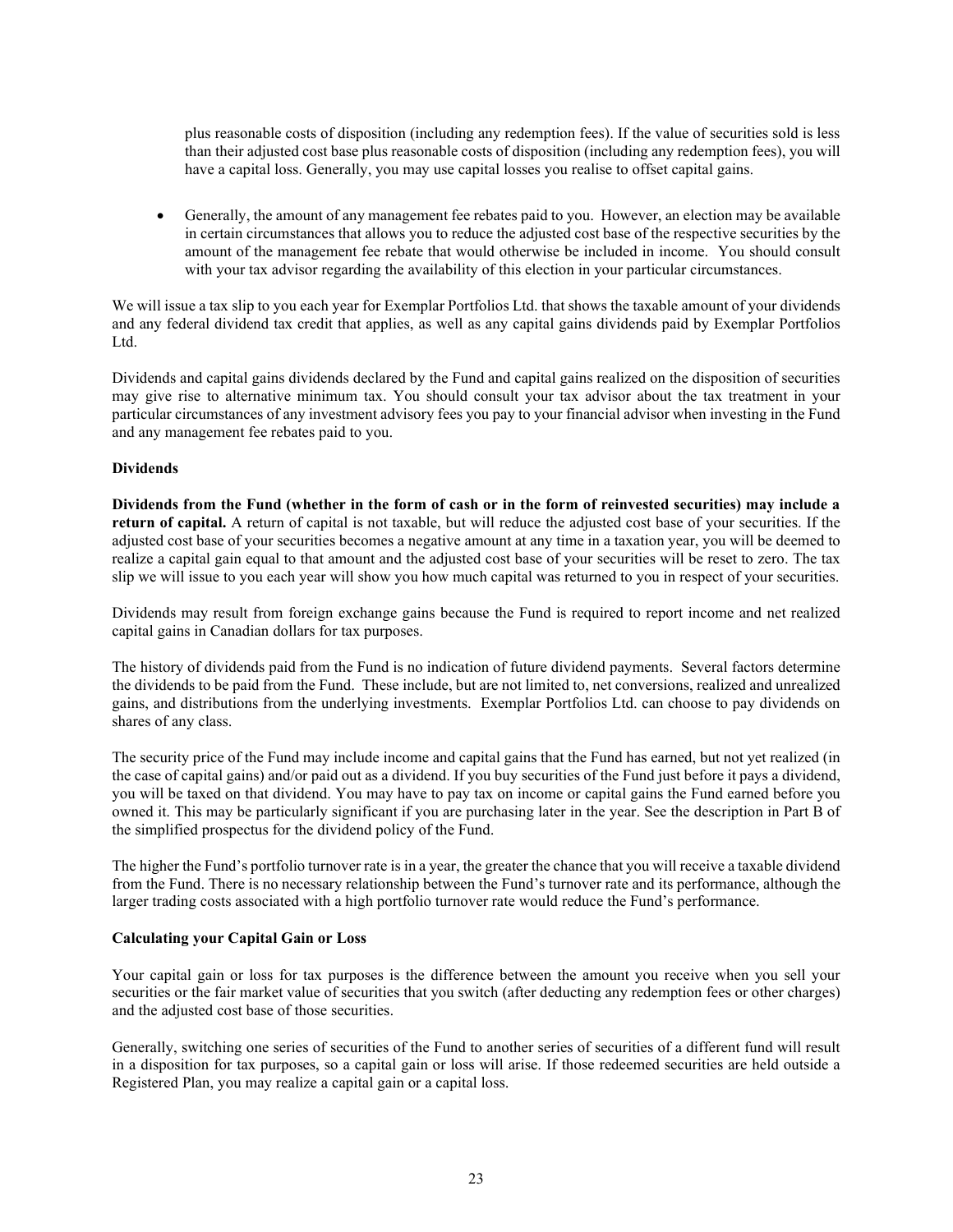In general, the adjusted cost base of each of your securities of a particular series of the Fund at any time equals:

- your initial investment for all your securities of that series of the Fund (including any sales charges paid), **plus**
- your additional investments for all your securities of that series of the Fund (including any sales charges paid), **plus**
- reinvested dividends or management fee rebates in additional securities of that series of the Fund, **minus**
- any return of capital or dividends by the Fund in respect of securities of that series of the Fund, **minus**
- the adjusted cost base of any securities of that series of the Fund previously redeemed,

#### **all divided by**

• the number of securities of that series of the Fund that you hold at that time.

You should keep detailed records of the purchase cost of your investments and dividends you receive on those securities so you can calculate their adjusted cost base. All amounts (including adjusted cost base, dividends and proceeds of disposition) must be computed in Canadian dollars. Other factors may affect the calculation of the adjusted cost base and you may want to consult a tax advisor.

In certain situations where you dispose of securities of the Fund and would otherwise realize a capital loss, the loss will be denied. This may occur if you, your spouse or another person affiliated with you (including a corporation controlled by you) has acquired securities of the same Fund (which are considered to be "substituted property") within 30 days before or after you dispose of your securities. In these circumstances, your capital loss may be deemed to be a "superficial loss" and denied. The amount of the denied capital loss will be added to the adjusted cost base to the owner of the securities which are substituted property.

#### **Tax Information**

Arrow will provide your transaction statements and the applicable annual tax information slips reporting your dividends, net realized capital gains and return of capitals required to complete your income tax return unless your dealer prepares and provides such documentation and information themselves. Accordingly, you should speak to your dealer to ensure that such documentation and information will be provided.

Pursuant to the Intergovernmental Agreement for the Enhanced Exchange of Tax Information under the Canada-United States Tax Convention entered into between Canada and the U.S. (the "**IGA**") and related Canadian legislation found in Part XVIII of the Tax Act (collectively "**FATCA**"), certain securityholders may be requested to provide information to the Funds, or their registered dealer, relating to their citizenship, tax residency and, if applicable, a U.S. federal tax identification number ("**TIN**"). If a securityholder is identified as a U.S. person (including a U.S. citizen who is resident in Canada) or if the securityholder does not provide the requested information and the information on file includes indicia of U.S. person status, the IGA and Part XVIII of the Tax Act will generally require certain information about the securityholder's investment in the Fund to be reported to the Canada Revenue Agency (the "**CRA**"), unless the investment is held in a Registered Plan. The CRA will then provide the information to the U.S. Internal Revenue Service on an annual basis.

Pursuant to Part XIX of the Tax Act implementing the Organization for Economic Cooperation and Development Common Reporting Standard in Canada, the Fund is required to have procedures in place to identify accounts held by securityholders (other than Registered Plans) that are tax residents of foreign countries (other than the U.S.) and to report annually certain information pertaining to these accounts to the CRA. The CRA will then exchange that information with other participating jurisdictions under the provisions and safeguards of the Multilateral Convention on Mutual Administrative Assistance in Tax Matters or the relevant bilateral tax treaty. The due diligence and reporting requirement under FATCA operate alongside the CRS regime.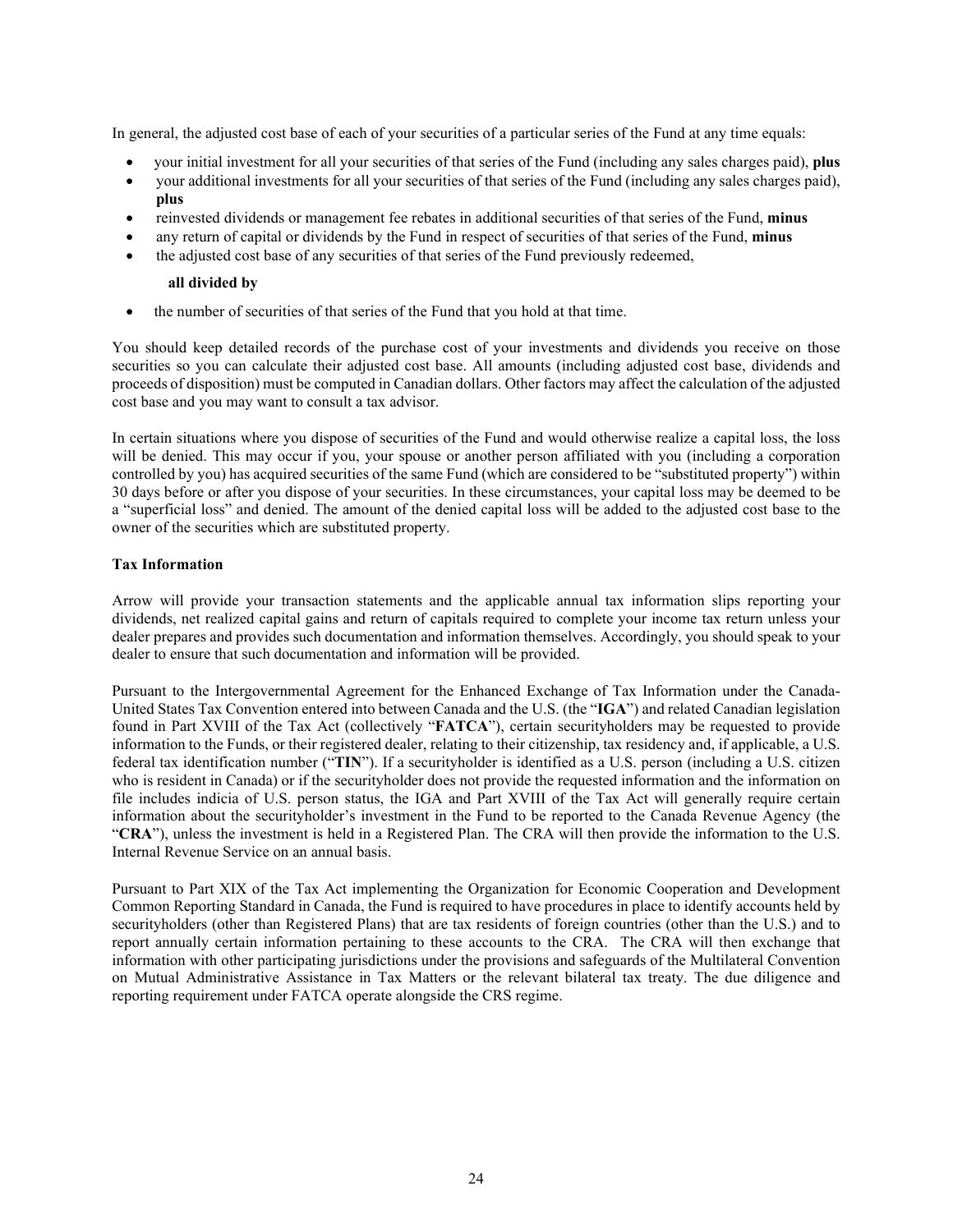#### **MATERIAL CONTRACTS**

<span id="page-24-0"></span>The following are details about the material contracts affecting the Fund.

(a) On behalf of the Fund, the Company has entered into an amended and restated management agreement dated as of June 30, 2020 (the "**Management Agreement**") whereby Arrow has been appointed the manager and portfolio advisor of the Fund with authority to manage the day-to-day operations of the Fund. Arrow may delegate aspects of its duties thereunder;

The Management Agreement is a master management agreement that we have entered into with the Company outlining how we are responsible for managing the investment portfolio of the Fund. The Management Agreement continues in effect unless: (a) Arrow provides 180 day's prior written notice to the Company or (b) terminates immediately by notice in writing to the other party if either party (i) ceases to carry on business, becomes bankrupt or insolvent, resolves to wind up or liquidate or if a receiver of any of the assets of the other party is appointed; or (ii) shall commit any material breach of the Management Agreement which has not been remedied within 30 days after written notice requiring the breach to be remedied; and

(b) CIBC World Markets is the custodian of the assets of Arrow Global Opportunities Alternative Class pursuant to the CIBC WM Custodial Agreement referred to under the heading "*Custodians*".

Copies of the material contracts are available for inspection during regular business hours at the principal office of the Manager.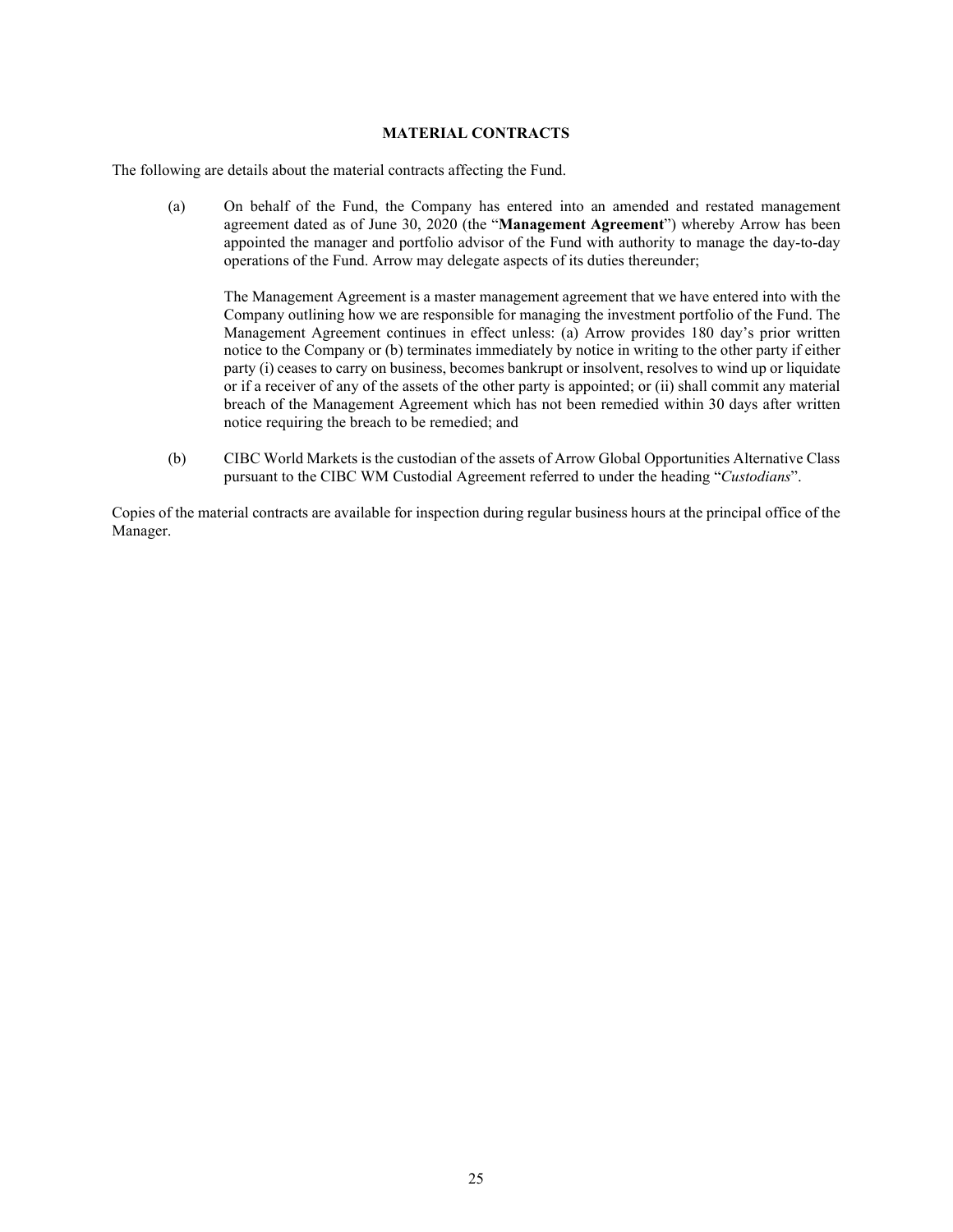#### **CERTIFICATE OF THE FUND, THE MANAGER AND PROMOTER**

<span id="page-25-0"></span>This annual information form, together with the simplified prospectus and the documents incorporated by reference into the simplified prospectus, constitute full, true and plain disclosure of all material facts relating to the securities offered by the simplified prospectus, as required by the securities legislation of all provinces and territories of Canada, and do not contain any misrepresentations.

**DATED:** January 10, 2022

*"James McGovern"* James McGovern Chief Executive Officer of Arrow Capital Management Inc.

*"James McGovern"* James McGovern Chief Executive Officer of Exemplar Portfolio Ltd.

*"Robert Maxwell"* Robert Maxwell Chief Financial Officer of Arrow Capital Management Inc.

*"Robert Maxwell"* Robert Maxwell Chief Financial Officer of Exemplar Portfolio Ltd.

On behalf of the Board of Directors of ARROW CAPITAL MANAGEMENT INC. as Manager and Promoter

*"Frederick Dalley"* Frederick Dalley Director of Arrow Capital Management Inc.

*"Mark Purdy"* Mark Purdy Director of Arrow Capital Management Inc.

On behalf of the Board of Directors of EXEMPLAR PORTFOLIOS LTD.

*"James McGovern"* James McGovern Director of Exemplar Portfolios Ltd.

*"Frederick Dalley"* Frederick Dalley Director of Exemplar Portfolios Ltd.

*"Robert Maxwell"* Robert Maxwell Director of Exemplar Portfolios Ltd.